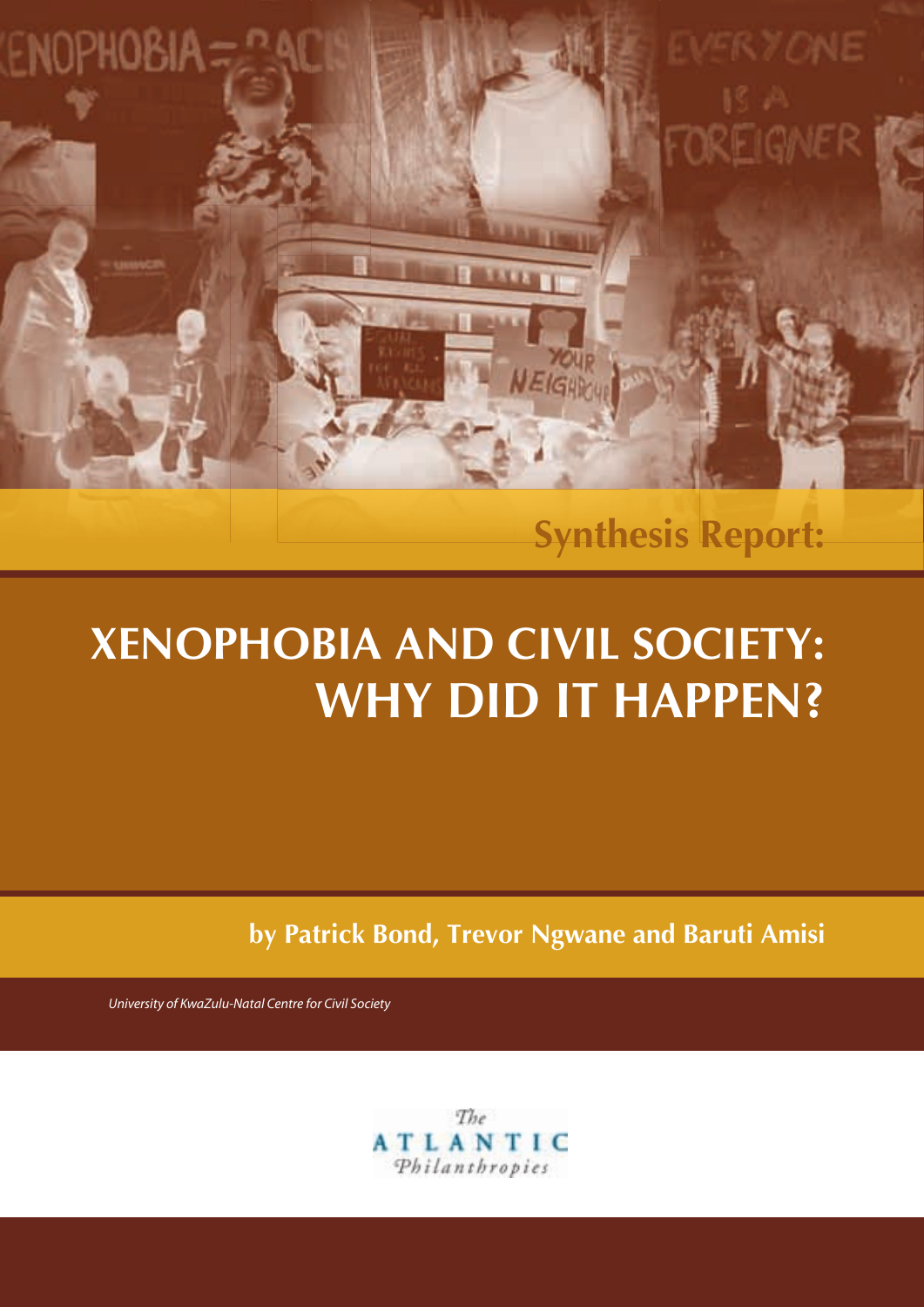## **Xenophobia and civil Society: WHY DID IT HAPPEN?**

**by patrick bond, trevor ngwane and baruti amisi**

| The search for (and against) structural causes1  |  |
|--------------------------------------------------|--|
|                                                  |  |
| <b>Structure and agency in social theory and</b> |  |
|                                                  |  |
|                                                  |  |
|                                                  |  |
|                                                  |  |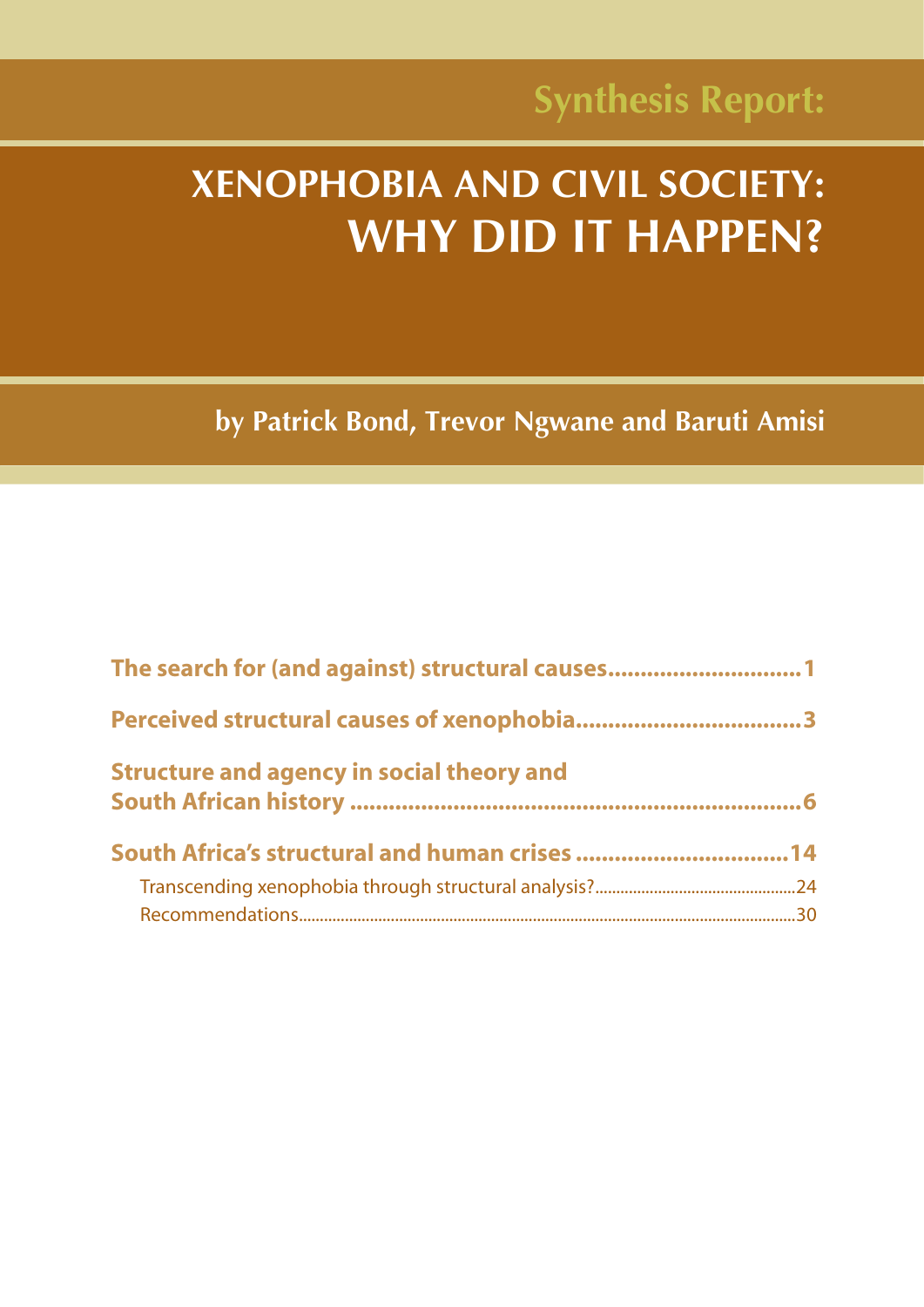## **the search for (and against) structural causes**

Xenophobic outbreaks are often impossible to predict beforehand, because violence arises in incidents unrelated to the structural conditions (described below as 'flashpoints') which breed discontent between local inhabitants and immigrants/visitors. This discontent does not obviously take the form of a 'tipping point' which signifies steadily rising tensions; it can flare at any time based upon seemingly unrelated catalysts. And when it comes to identifying 'causes' of xenophobia, there are often temptations to replace grounded structural analysis with symptom-searching.

However, notwithstanding the importance of avoiding 'reductionism' – i.e., reducing complex social phenomena to a single overarching explanation – there are indeed structural conditions which are repetitive and systemically-significant, and which therefore must be investigated, explained with theoretically-coherent ideas, and then acted upon.

### The question that must be asked, simply, is 'why?' What factors caused the xenophobia, in a structural sense, beyond day-to-day conjunctural conflicts that can never theorised?

The rationale for this question is that prior to any other challenge posed in the research – namely, describing civil society's response; analysing the strategies; generating more durable anti-xenophobia coalitions; and assessing state-society links – we should have a sense of the 'box' within which we are all operating. We should know whether the limits of actions by civil society are within the parameters of the causes, or instead inadequate to the task at hand (halting and reversing xenophobic tendencies) because they are far beyond civil society's abilities or even conceptions.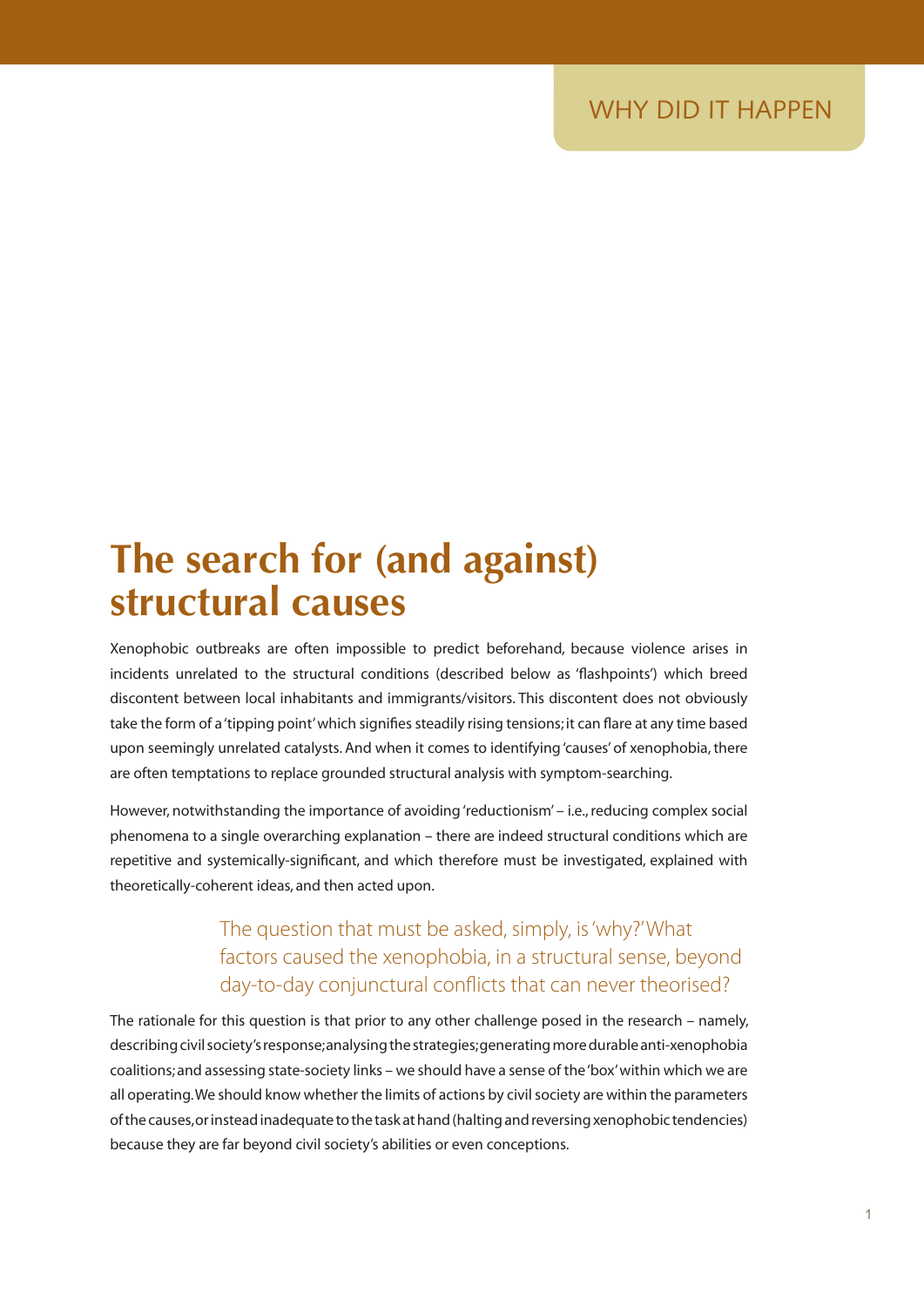Several of the structural causes of xenophobia are laid out, following by context: a brief look at structure and agency in social theory and South African history. Documentation of South Africa's contemporary structural and human crises follows, as these appear closely related to the xenophobic outbreaks. Next we consider civil society's very uneven attempts to come to grips with structural processes during efforts to transcend xenophobia. Recommendations for more durable state-society strategies conclude the chapter.

Oftentimes, answers to the question 'why' are not sufficiently probing. Blaming individual xenophobes, neighbourhoods and communities, reverting to national/ethnic generalisations, turning to cultural explanation, and simple denial – these are the kinds of problems that researchers encounter (sometimes falling victim to themselves) without a foregrounding of the deeper, root causes.

Another approach is to *deny* xenophobia as a structural outcome of inequality and instead consider the billion people who engage in migratory labour in the world today as willing volunteers who enter labour markets with little impact upon local conditions. With this attitude, as United Nations Development Programme administrator Helen Clark puts it, '…fears about migrants taking the jobs or lowering the wages of local people, placing an unwelcome burden on local services, or costing the taxpayer money, are generally exaggerated.'1

Likewise, the then president of South Africa, Thabo Mbeki, reacted to a report of xenophobic tendencies brought to his attention through the African Peer Review Mechanism - 'xenophobia against other Africans is currently on the rise and must be nipped in the bud'-in December 2007:'He said the report's assessment that xenophobic tendencies prevailed was 'simply not true!'<sup>2</sup> Moreover, if there are no structural reasons for xenophobia, there must be outside agitators; Steven Friedman reports that this attitude became a tempting explanation:

*So much of an aberration was this violence, the government suggested, that sinister forces might be to blame. Minister for Home Affairs Nosiviwe Mapisa-Nqakula told Parliament's Portfolio Committee on Home Affairs that a 'third force' might be orchestrating the violence: 'there could be people who are stoking fires because these are people who have been living side by side for a very long time'. National Intelligence Agency Director General Manala Manzini, went further, insisting that violence was orchestrated 'by internal and external racist elements bent on destabilising next year's general election.' 3*

Blaming a 'third force' or 'opportunistic elements' was a useful strategy to avoid a terrible reality that afflicted the government, civil society, journalists and analysts alike: ignorance of prevailing conditions and consciousness deep in the society. As Intelligence Minister Ronnie Kasrils explained, 'Of course we were aware there was something brewing. It is one thing to know there is a social

<sup>1</sup> Helen Clark (2009), 'Introduction', *Human Development Report - Overcoming barriers: Human mobility and development,*  New York, UNDP, p.v.

<sup>2</sup> SA Press Association (2007) 'Mbeki critical of crime issues in APRM report', Pretoria, 6 December.

<sup>3</sup> Steven Friedman (2009), 'One centre of power', Report to Atlantic Philanthropies, December.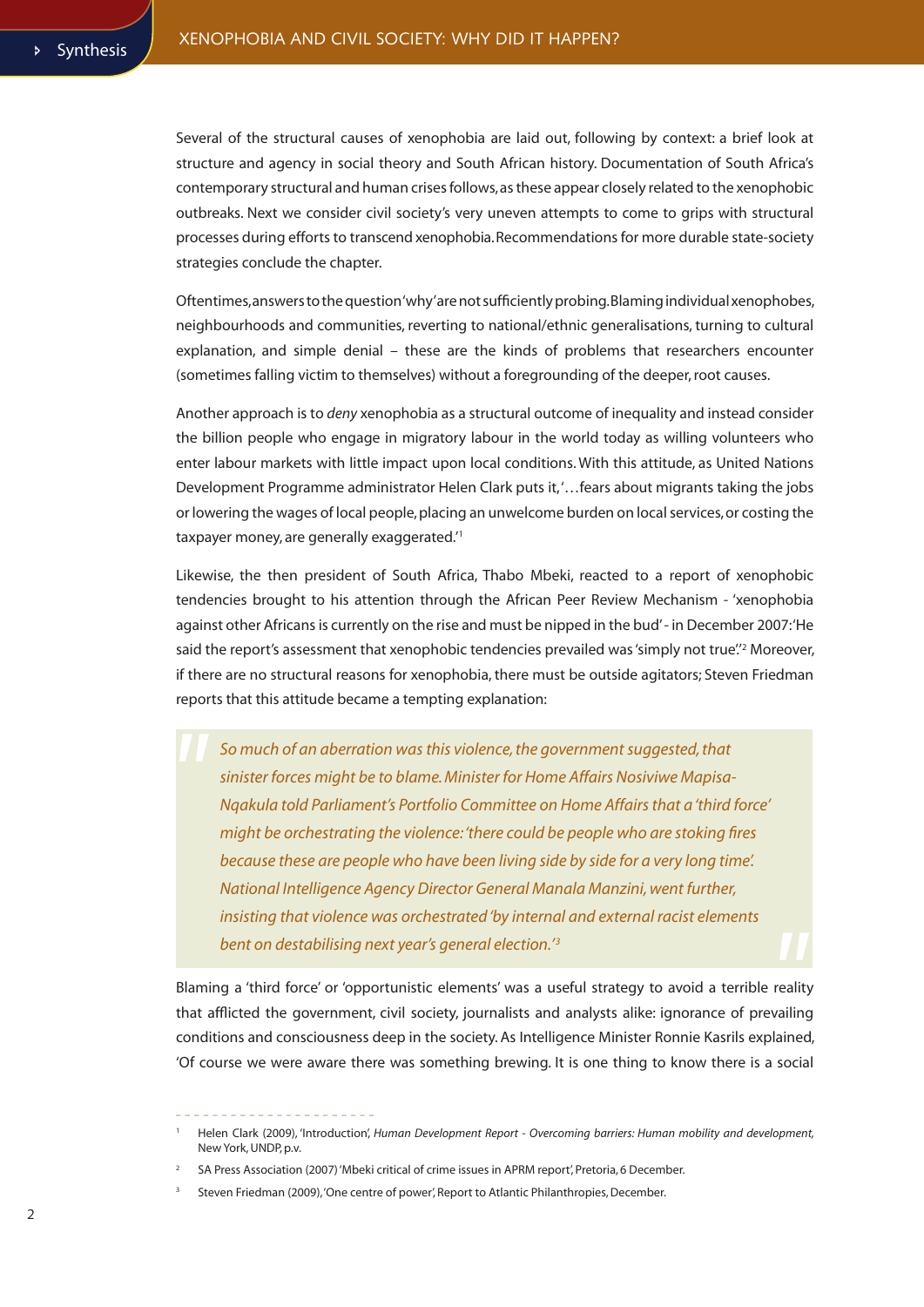problem and another thing to know when that outburst will occur.' In contrast to those seeking a conspiracy, Kasrils found structural causes - 'poverty, unemployment and a scramble for scare resources' - for the 'tinderbox. The minister says it is difficult to predict the match that then lights it.'4 The causes, however, do need more analysis.

## **perceived structural causes of xenophobia**

Perceptions of the root causes are a good place to begin. One of the most important sites of conflict between local people and immigrants is, for example, the labour market. The research commissioned by The Atlantic Philanthropies, as part of this project, by Annsilla Nyar, addressed the corporate contribution to xenophobia. It did identify employment as a central issue, but research on how companies take advantage of extremely inexpensive, often illegal, and easy-to-repress immigrant labour was not successful:

*Key companies have been reluctant to provide inputs to an issue which they acknowledge is highly sensitive and controversial. Certain corporate bodies have not yet acknowledged the issue onto their institutional agendas and remain sensitive to perception. Therefore they declined to input. Many respondents have been reluctant to speak without first having had an official position developed by the company first.5*

Perceptions continue that capital manipulates the labour market for the sake of cheapening the cost of workers. The most extreme case of this was the remark about immigrants by First National Bank chief economist Cees Bruggemann to *Business Report* just after the xenophobic attacks began*:*  'They keep the cost of labour down... Their income gets spent here because they do not send the money back to their countries.<sup>6</sup> What is a benefit for Bruggemann's constituency is a cost for those South Africans whose wages are thus lower (not to mention the deindustrialised Zimbabwean manufacturing sector).

Not only is this kind of logic counterproductive, for a cause of an extreme social problem is seen as a benefit by macroeconomists who seek consumer markets and cheaper supplies of labour, without considering unintended consequences. It also distracts from a difficult task: separating structural causes from conjunctural (or contingent) problems. The latter include the regular refrain that xenophobia is 'caused' by factors such as 'low self-esteem', 'ignorance', 'illiteracy' and 'indolence' (all referred to in other research). 'Perceptions' are also often cited, as if simply to cite ignorance or prejudice is to explain its roots.

<sup>4</sup> SAPA (2008), 'SA knew of xenophobia threat, says Kasrils', Johannesburg, 24 May.

<sup>5</sup> Annsilla Nyar (2009), 'Business as usual: The response of the corporate sector to the May 2008 xenophobic violence', Report to Atlantic Philanthropies, December.

<sup>6</sup> Comins, L. (2008), 'African immigrants add value to local economy', *Business Report,* 22 May.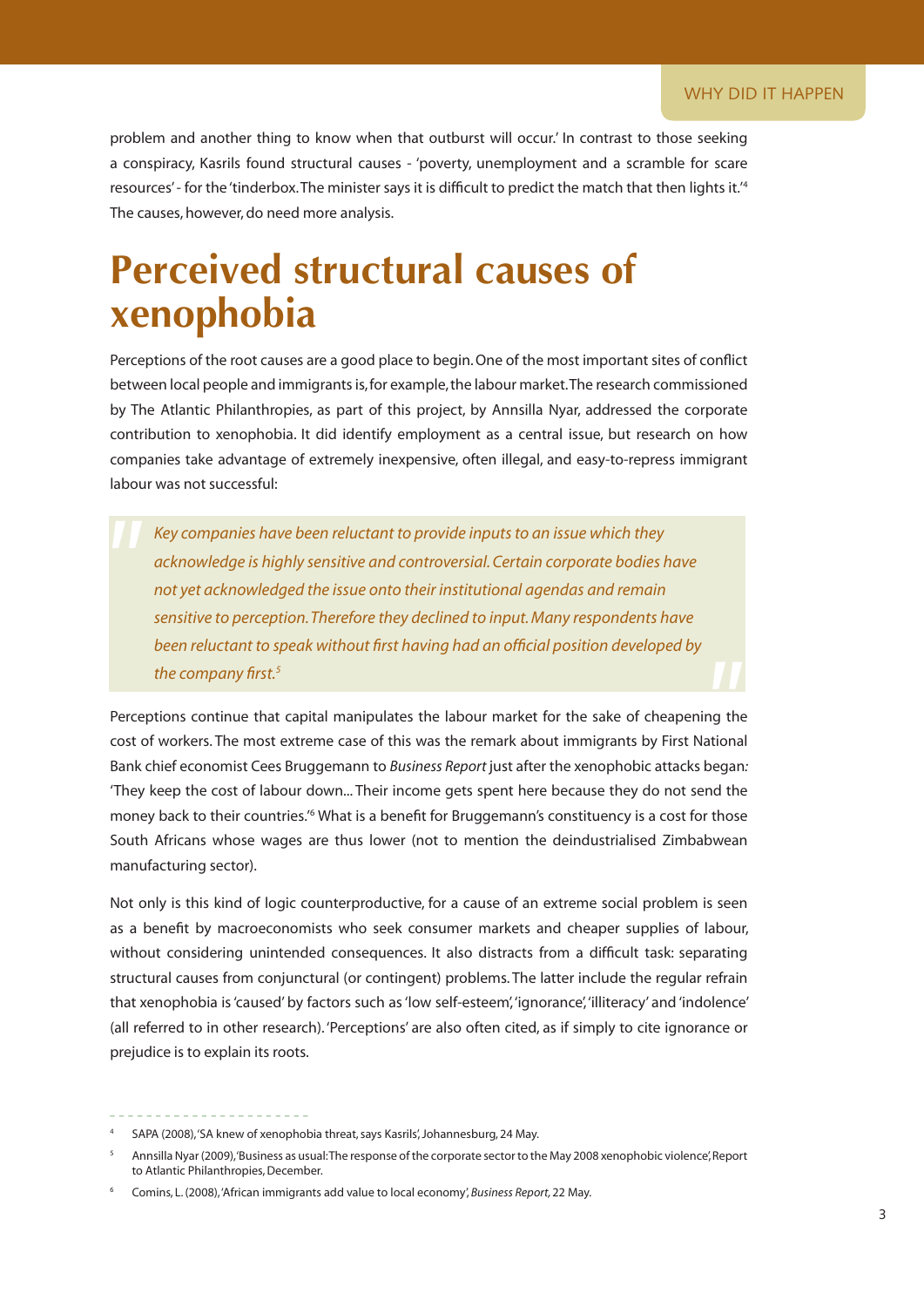A survey of 2000 Gauteng residents by Plus94 Research in May 2008 recorded a variety of stated causes, which mix up material reality with perceptions and psychology:

### **Reason for Xenophobic Attacks 2000 (believed by % of those polled)7**

- Ð Foreigners accepting cheap labour \ taking all job opportunities 32%
- Foreigners committing crime \ rape \ theft \ fraud in our country 31%
- Uncontrollable number of foreigners 18%
- Ð Hatred \ jealously \ most foreigners own businesses 16%
- Foreigners own houses by corrupt means that are meant for South
- Ð Africans 16%
- South Africans too lazy to work \ Selective in terms of jobs 11%
- Poverty \ Lack of jobs 11%
- Foreigners are selling illegal products \ pirate products \ stuffs \ drugs 11%
- Foreigners are diluting South African culture \ marrying South
- Ð Africans 8%
- Ð Ignorance \ illitrate people 5%
- $\triangleright$  SA government \ police accepting bribes from foreigners 5%
- $\triangleright$  Inflation \ Cost of living 5%
- Ð South Africans are tribalists \ Hatred of blacks by other blacks 4%
- $\triangleright$  South Africans are greedy \ selfish 4%
- $\triangleright$  It is a political issue \ plot to unsettle South Africa 4%
- South Africans are insecure \ threatened 4%

Other studies and analyses published subsequent to the attacks identify some common themes in the search for causes, or perceived causes:<sup>8</sup>

- Lack of political leadership and/or competition for power (sometimes violent) and among organisations and individuals in communities where violence occurred;
- Lack of effective communication between communities and the state and conflict resolution mechanisms;

Plus94 (2008), 'Xenophobic violence : Causes and impact', Johannesburg, http://www.plus94online.co.za/pdf/press\_office/ xenophobic\_violence\_causes\_and\_impact\_executive\_summary.pdf.

<sup>8</sup> See for instance: Jean Pierre Misago, Loren Landau and Tamlyn Monon (2009), *Towards Tolerance, Law and Dignity: Addressing Violence against Foreign Nationals in South Africa*, International Organisation for Migration, Johannesburg; Hadland, A. 2008. 'Shooting the Messenger: Mediating the public and the role of the media in South Africa's xenophobic violence,' paper for CODESRIA 12th Annual Assembly, Yaounde; Crush, J. (ed.). 2008. *The Perfect Storm: Realities of Xenophobia in Contemporary South Africa*, SAMP Migration Policy Series No. 50, SAMP/Idasa: Kingston and Cape Town (www.queensu.ca/samp/); Zondi, S. 2008. Xenophobic attacks: Towards an understanding of violence against African immigrants in South Africa. *Africa Insight*, 38(2): 26-35; Department of Social Development. 2009. 'Concept paper for exploring the impact of Xenophobia on the mandate of the Department of Social Development,' unpublished paper; Robins, S. 2009. 'Humanitarian aid beyond 'bare survival': Social movement responses to xenophobic violence in South Africa,' *American Ethnologist*, Vol. 36(4), pp. 637-650.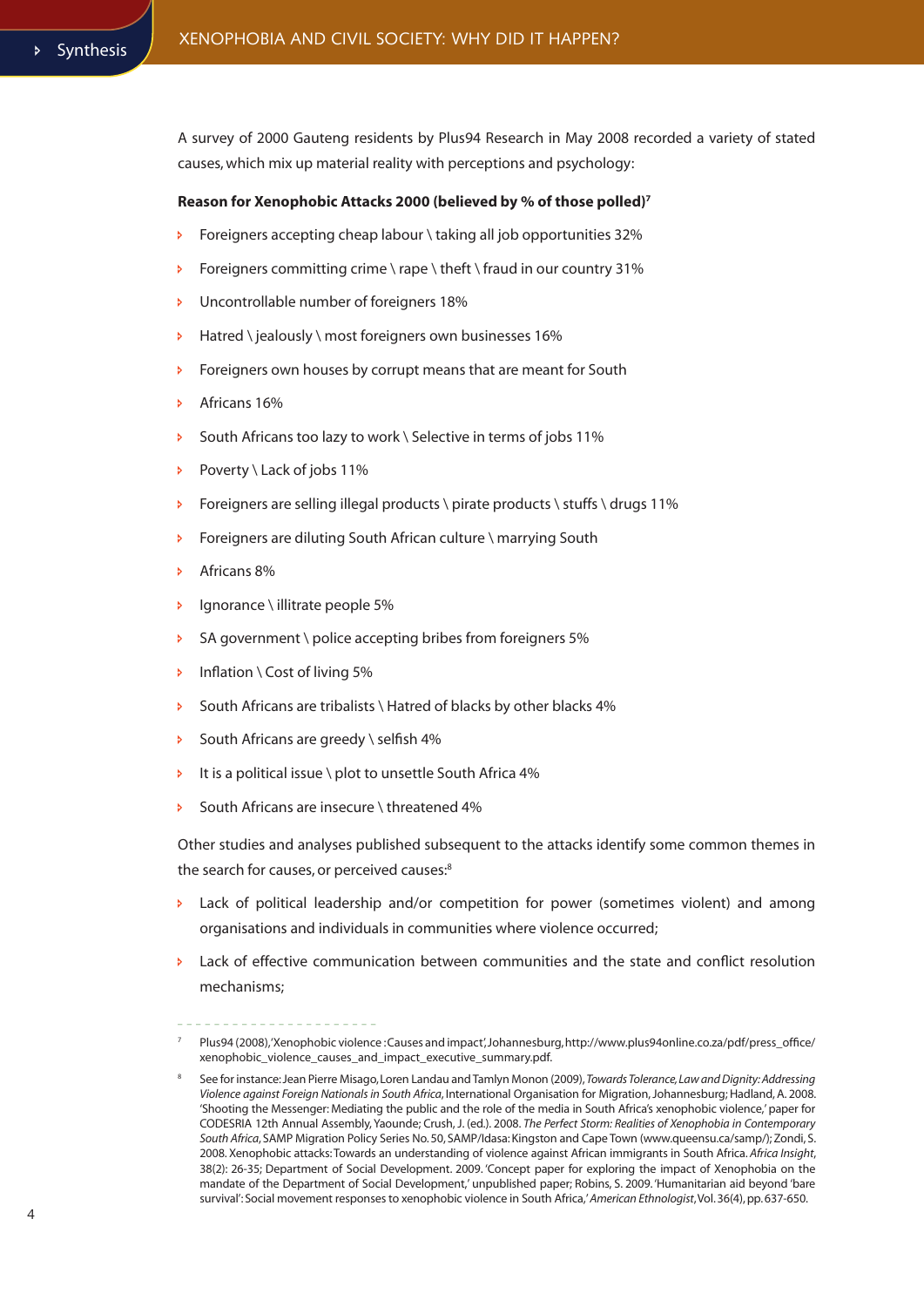- Lack of effective policing and justice mechanisms leading to a 'culture of impunity' particularly in the use of violence and vigilantism to resolve disputes and crimes and violence against foreigners;
- Perceived competition for resources in the face of deep inequality, poverty, unemployment and slow service delivery;
- $\triangleright$  Institutionalised xenophobic attitudes, policies and practices that reinforce exclusion, including state organisations, legislation, policies and practices;
- Exclusion of foreigners from participation in community organisations/civil society;
- Lack of social cohesion in communities:
- Long standing xenophobic attitudes, misinformation and mistrust of African foreigners;
- Ð Often uninformed media that often uses inflammatory language and perpetuating misperceptions.

In more concrete research sites, such as Cape Town, further aspects of structural causation – e.g. retail shopping market competition - came to light through interviews by Mazibuko Jara and Sally Perbedy:9

*A particular feature of community organisation and xenophobic violence in the Western Cape is that xenophobia is often articulated by township business associations who actively organise against black African owned (usually Somali) businesses operating in townships and informal settlements. So 'in a whole lot of places, in Du Noon, in Masiphumelele, in Gugs, in Khayelitsha, the issue can be about businesses. More so in the Western Cape than anywhere else. The issue was about businesses. The issue was less about whether there was unemployment. The issue was about Somali businesses taking away opportunities from South Africans. The business people mobilised against the foreign shopkeepers. That's what has happened in Du Noon, in Masiphumelele, in Gugs. It was often about businesses. Whereas in Johannesburg and other places it tended to be much more around taking houses, whatever the case may be'10…* 

*A common thread emerged that xenophobic attitudes and the violence are part of, and a reflection of, the socio-economic and political environment of South Africa and broader issues facing the country.11 Therefore, first, some interviewees indicated that the violence reflected frustration and disappointment with the* 

<sup>9</sup> Mazibuko Jara and Sally Perbedy (2009), 'Progressive humanitarian and social mobilisation in a neo-apartheid Cape Town: a report on civil society and the May 2008 xenophobic violence in Cape Town', Atlantic Philanthropies research, December.

<sup>10</sup> Interview, Vincent Williams, Idasa/SAMP.

<sup>&</sup>lt;sup>11</sup> Particularly interviews with Afri-South, Black Sash, Idasa, Open Society Foundation, the SAHRC among others.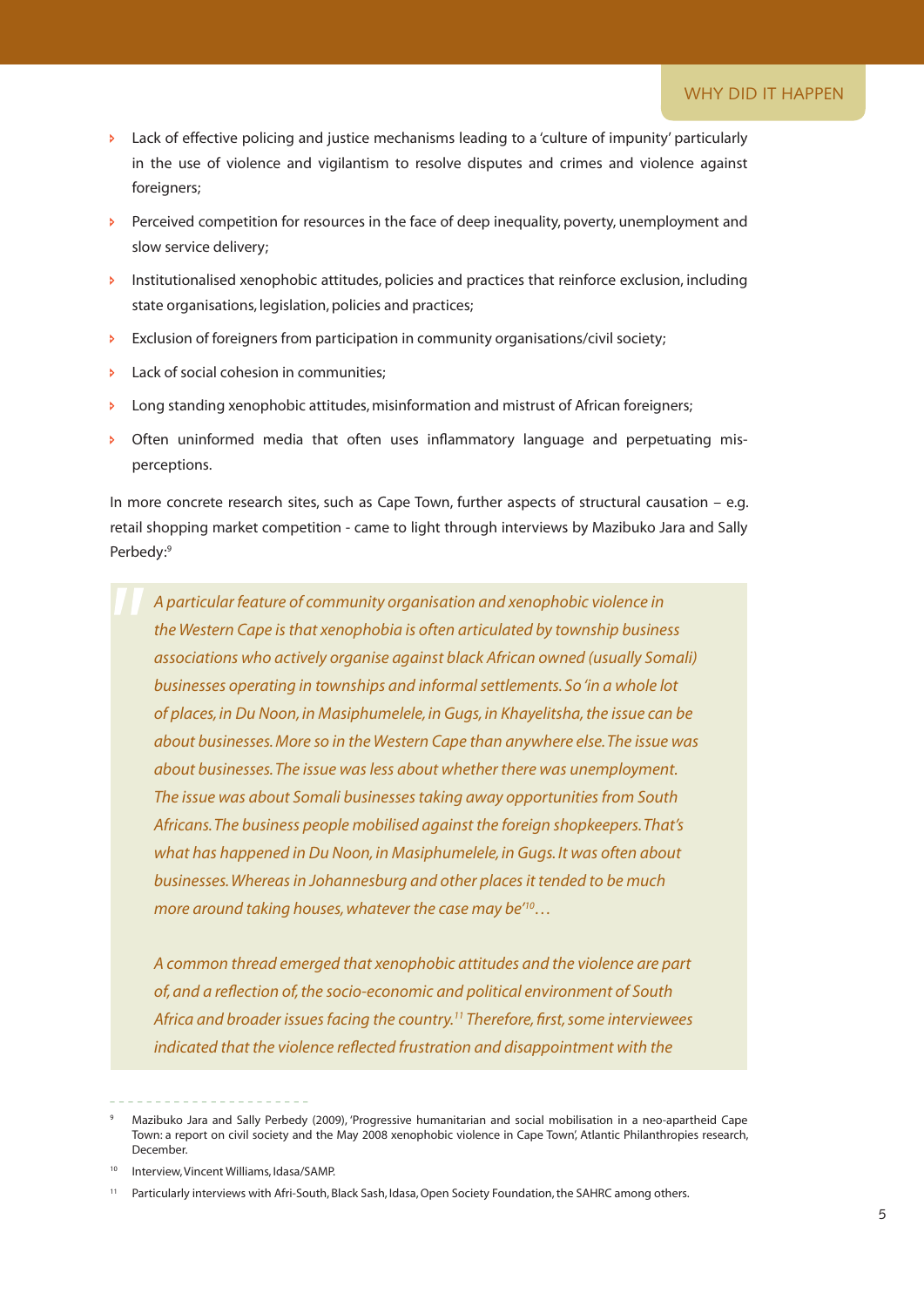*state of South Africa. More particularly they cited issues around the slow pace of service delivery (particularly housing), unemployment and standards of living which reflect the deep levels of inequality and poverty in South Africa's urban areas. Others also said that lack of transparency and information as well as perceived corruption regarding allocation of services, particularly housing, and the lack of channels to express these frustrations exacerbated the situation.12 The relationship between dissatisfaction with socio-economic conditions and the violence was seen as complex and not necessarily direct.*

The complication, here, is that there are genuine dilemmas about recording perceptions, as were surfaced by David Everatt in his focus group interviews during the xenophobic incidents of May 2008. According to Everatt,

*Participants felt that unemployment was a cause of crime and 'foreigners' were taking jobs away from South Africans; and that violent crime was brought to South Africa by 'foreigners'. The linkages were clear – crime/foreigners, or poor service delivery/foreigners get RDP houses; or corrupt officials/foreigners bribe them; or unemployment/foreigners accept lower wages; and so on. For every negative, the link to foreigners was made by participants in the groups. 13*

Some of the linkages are structural in nature, others are not. The difference between contingent phenomena – often, indeed, symptoms of deeper problems - and a structurally-determined cause, is that the latter can be theorised using tools of political economy and social analysis. That is the terrain we now turn to.

## **Structure and agency in social theory and South african history**

Of the studies in this series, only one – Durban – made 'why?' its central question, in part because Centre for Civil Society researchers quickly surmised that the lamentable way civil society organisations in the country's second-largest city (including three specific anti-xenophobia networks) *failed* to cope in mid-2008, reflects the impossibility of small non-profit organisations convincingly addressing vast structural challenges. The challenges identified in Durban, but which apply across the country, are:

- extremely high unemployment which exacerbates traditional and new migrancy patterns;
- $\triangleright$  a tight housing market with residential stratification, exacerbating service delivery problems (water/sanitation, electricity and other municipal services);

<sup>&</sup>lt;sup>12</sup> Interview, Alison Tilley, Open Society Foundation.

<sup>13</sup> David Everatt (2009), ''That violence was just the beginning…' Views on 'foreigners' and the May 2008 xenophobic violence as expressed in focus groups staged at the time', Atlantic Philanthropies research, December.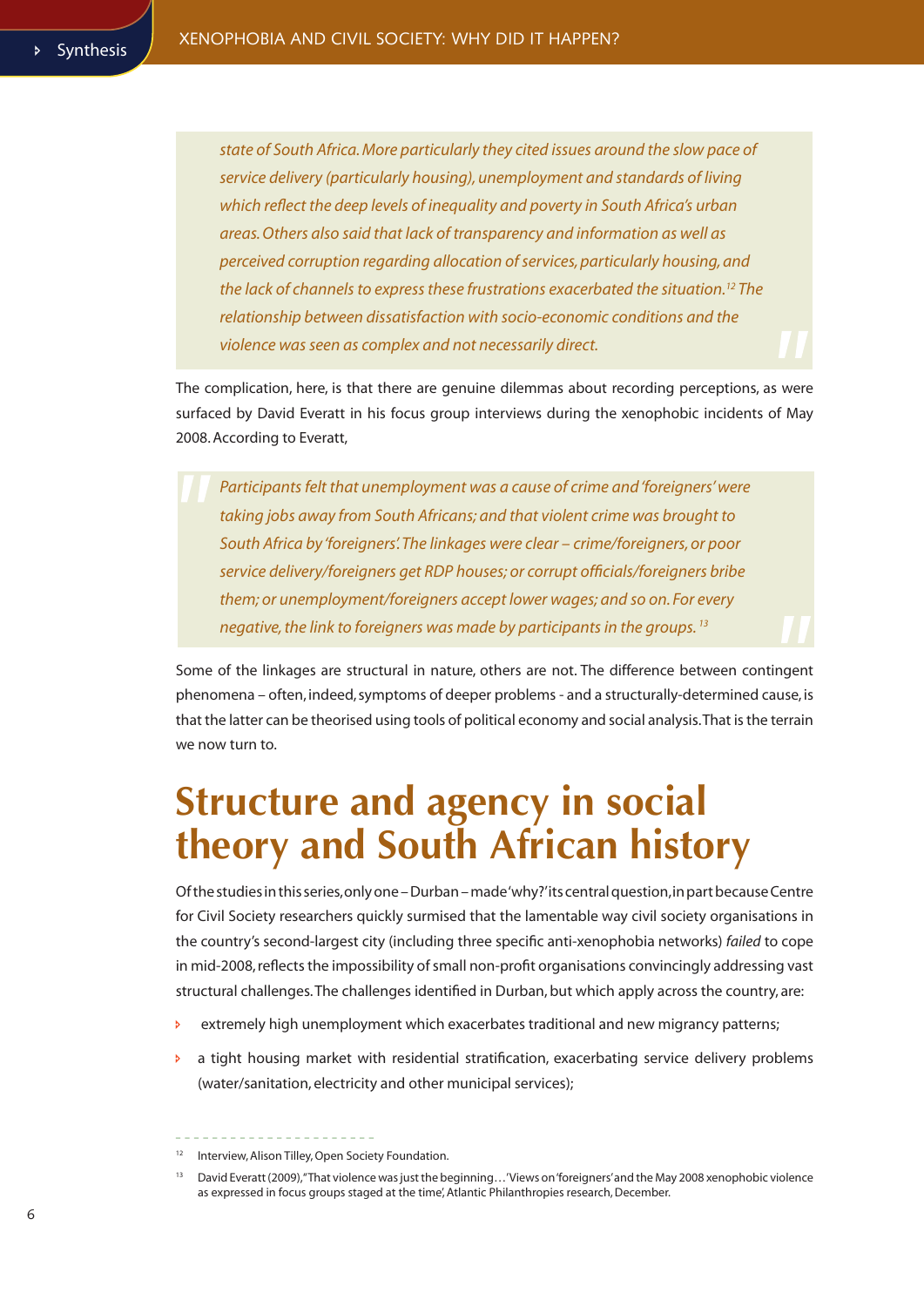- **D** extreme retail business competition;
- Ð world-leading crime rates;
- $\triangleright$  corruption in the Home Affairs Department and other state agencies in a manner detrimental to perceptions regarding immigrants;
- Ð cultural conflicts; and
- Ð severe regional geopolitical stresses, particularly in relation to Zimbabwe and the Great Lakes region of Central Africa.

The argument from Durban is that because they did not tackle these root problems head on, civil society organisations only *band-aided* the local manifestations of xenophobia, in the short-run and only up to a point. Structural causes were simply not addressed and the terrain on which xenophobic ideas can grow into threatening forms of action is relatively undisturbed, ready to again seed very dangerous weeds of violence. Indeed, a long history of dispossession, racism and violence has generated a 'national psyche' in which resort to brute force has been a common problem-'solving' strategy, one reinforced in high-profile cases of crime-fighting in which a 'shoot to kill' mentality has arisen.

The same structural causes can be ascertained everywhere in South Africa, but the interplay between these underlying factors and contingencies are also very complex. In an extreme East Rand hotspot, Ramaphosa, research by Nobayethi Dube suggested that immigrants were specifically resented due to their higher qualifications (and better education) in a competitive job market; extreme internecine retail competition (a factor that evidently separated not just immigrants from locals, but also customers from retailers – who were looted regardless of nationality); and housing/segregation.14 As revealed in one interview,

*I mean a guy in Zambia should ask himself – he is a black guy, he's got two degrees in engineering or three degrees in engineering and he found his counterpart in South Africa with perhaps one degree. He should ask himself that question: what happened.*

Furthermore, Dube reported, the structural processes were amplified by geographical segregation:

*During interviews I was informed that only about ten to fifteen foreign nationals owned RDP houses (something that did not seem to make locals bitter). It appears that the majority had built their own shacks or were renting a shack in someone's yard. Another observation I made during the research was that the foreigners (particularly) Mozambicans had grouped themselves and assigned a section for themselves along Road Reserve. It appears this could have been the area where there was a door to door campaign searching for people who* 

<sup>14</sup> Nobayethi Dube (2009), ''Many shades of the truth' – The Ramaphosa case study', Research for Atlantic Philanthropies, December.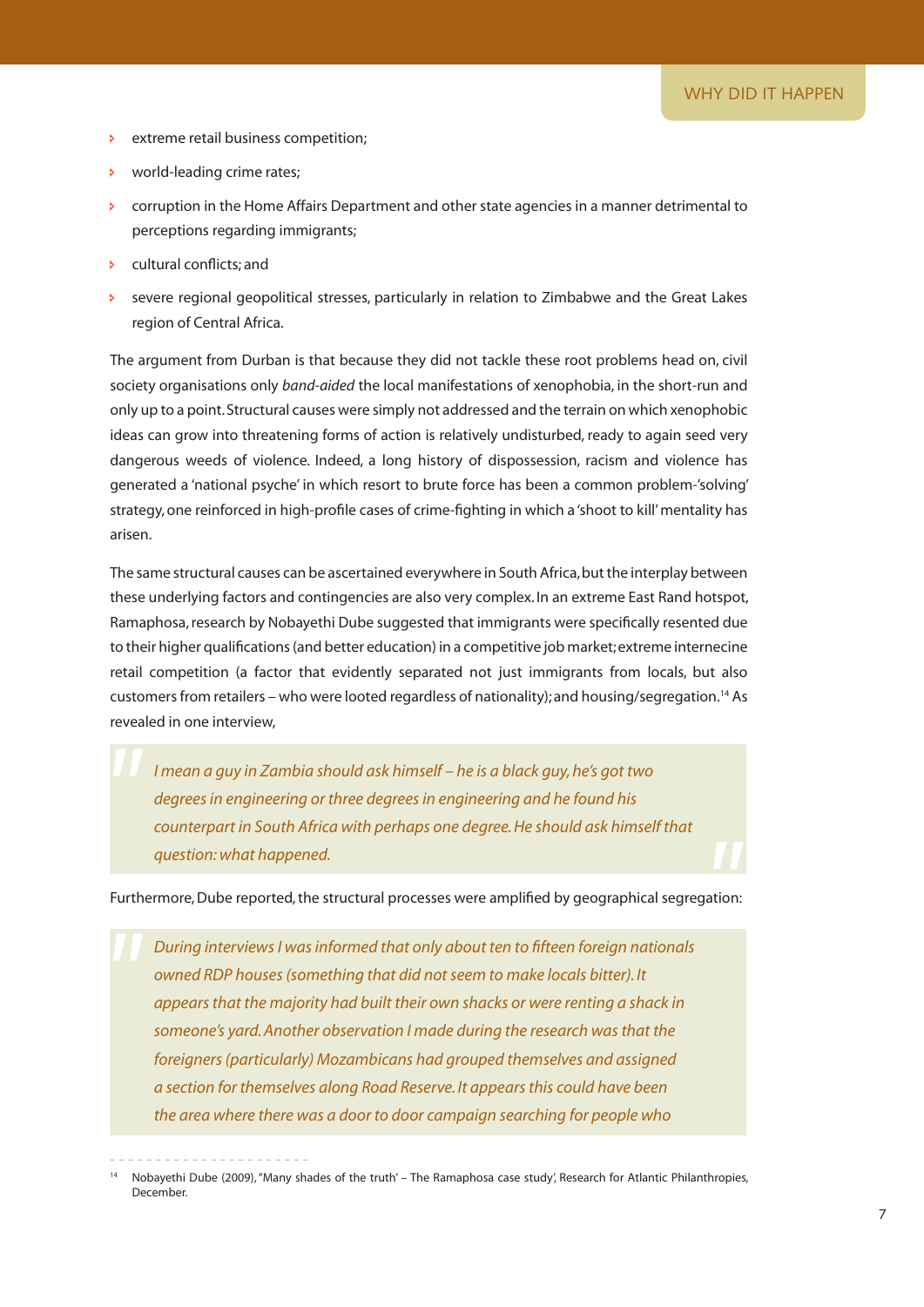*were non-nationals. Perhaps this is why they were identified easy. This may also indicate that there have always been issues of integration within this community. This also gives one an aura of wanting to be separate.*

Geographical segregation is one symptom of socio-economic, structural tension, which in turn generates its own agency. As urban scholar David Harvey puts it, 'The response is for each and every stratum in society to use whatever powers of domination it can command (money, political influence, even violence) to try to seal itself off (or seal off others judged undesirable) in fragments of space within which processes of reproduction of social distinctions can be jealously protected.<sup>'15</sup> If Harvey is correct as a general proposition, and if the South African economy has generated some of the world's most severe stresses since the end of formal racial apartheid, with a rising Gini coefficient and far higher unemployment than in 1994, what this means is that we require a *durable* epistemology to uncover both contingent (momentary, conjunctural) and the necessary (theoretically-derived) processes within South African political economy that help us understand xenophobia so as to transcend it.

These structural forces do not excuse or cancel agency. It is crucial to point out that xenophobic rhetoric and attacks are grounded in a politics that can be traced to leadership decisions (or vacuums), and to explicit discourses in both the apartheid and post-apartheid eras. The first post-apartheid Home Affairs Minister, Mangosuthu Buthelezi, made the following claim, without supporting documents, to the National Parliament in 1997:

*With an illegal population estimated at between 2.5 million and 5 million, it is obvious that the socio-economic resources of the country, which are under severe strain as it is, are further being burdened by the presence of illegal aliens… [citizens should] aid the Department and the South African Police Services in the detection, prosecution and removal of illegal aliens from the country… the cooperation of the community is required in the proper execution of the*  **Department's functions.<sup>16</sup>** 

Migration researchers Jean Pierre Misago, Loren Landau and Tamlyn Monon contend that violence against [black] immigrants to South Africa has been a permanent attribute across the apartheid and post-apartheid divide, where otherness/outsiderness, stereotypes, and structural exclusion prevent immigrants from exercising 'political rights and rights to residence in the cities'.<sup>17</sup>

The combination of immigrant *rightlessness* and structural exclusion, amidst a perceived invasion of 'foreigners', resulted in organised social activism against individuals perceived as dangerous to the socio-cultural and moral fabric, and as threatening the economic opportunities of poor South

<sup>15</sup> David Harvey (1989)*, Consciousness and the Urban Experience,* Johns Hopkins University Press, Baltimore, pp.13-14.

<sup>16</sup> Jonathan Crush (2008) 'The Perfect Storm: The Realities of Xenophobia in Contemporary South Africa'. Southern African Migration Project. (Cape Town), pp17-18.

<sup>17</sup> Misago; Landau, and Monson, *op cit.*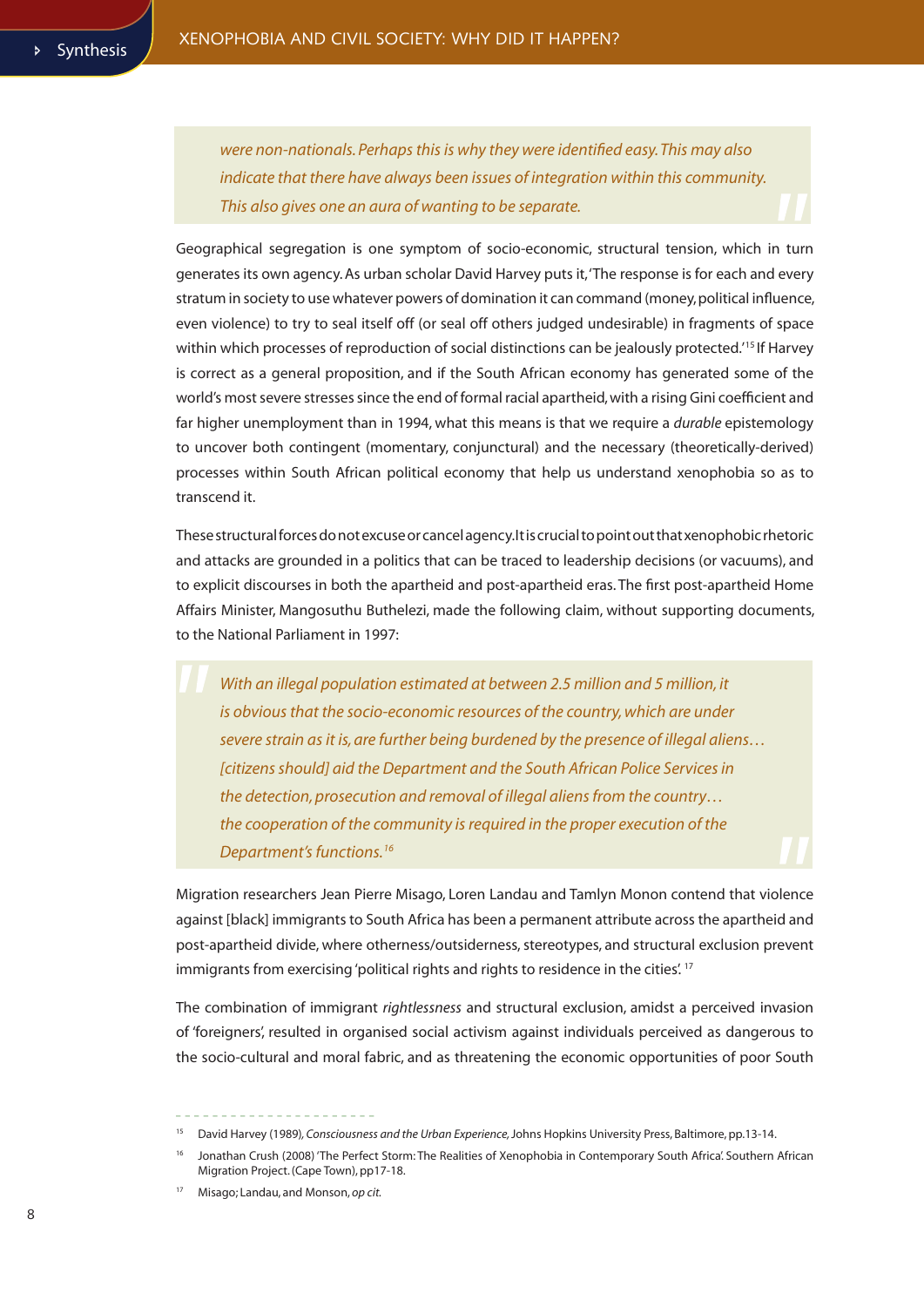Africans, within a system set up by wealthy South Africans to *super*exploit migrant labour from both South Africa and the wider region. Hence we require a framework to incorporate not only the flows of labour, the reproduction of labour in housing (especially during an unprecedented real estate bubble), the nature of extremely competitive retail trade in community reproduction, gender power delineations, and regional geopolitics, but also the consciousness that arises from these socioeconomic relations, and the ways civil society organisations both contest the xenophobic reactions and in many cases fail to locate or address the root causes of xenophobia in structural oppressions.

South African has a long history of migration linked to the mining industry. Contract labour initially compelled migration from Malawi, Mozambique, Lesotho, and Zambia – and of course India - to work in sugar cane fields of Natal from the 1840s onwards, and later on in diamond and gold mines in the 1870s in Kimberley and 1890s on the Witwatersrand.<sup>18</sup> As Brij Maharaj notes, 'Historically, the mining and agriculture sectors in South Africa have been dependent on migrant [abundant cheap] labour from southern African countries. In fact much of South Africa's mineral (and natural) wealth has been produced on the backs of migrant mine workers.'19

This tradition was recognised by Mondli Hlatshwayo in his overview of the history of migrant labour:

*The history of migrant labour in Southern Africa is intricately tied to the uneven development of the capitalist mode of production at the onset of colonization. Because capitalist production started around plantation (agriculture) and mining concerns, it is these two sectors, and especially the latter, that played a dominant role in the evolution of migrant labour within the region. Labour migrancy in Southern Africa dates back to the 1850s, when large numbers of men migrated to work in sugar plantations in Natal, where British colonial capitalism was taking shape. At this juncture, the hunting and ivory trade of Southern Mozambique was in decline. The opening up of diamond mines in Kimberley in 1870 resulted in large numbers of workers from all over Southern Africa flocking to the new mines, which paid better than the plantations. As a result, labour was attracted away from the plantations in the Natal. An estimated 50-80,000 migrant workers came to work on the diamond mines at Kimberley. Labour shortages were experienced following the opening of the diamond mines in Kimberley and the discovery of gold in the Eastern Transvaal in 1874.*

<sup>18</sup> Jonathan Crush (2000) 'Migrations past: An historical overview of cross-border movement in Southern Africa'. In D. A. McDonald (ed.). *On Borders. Perspectives on International Migration in Southern Africa*. (New York), pp12-24.

<sup>19</sup> Brij Maharajj (2004) 'Immigration to post-apartheid South Africa'. Global Migration Perspective No. 1. (Switzerland), pp2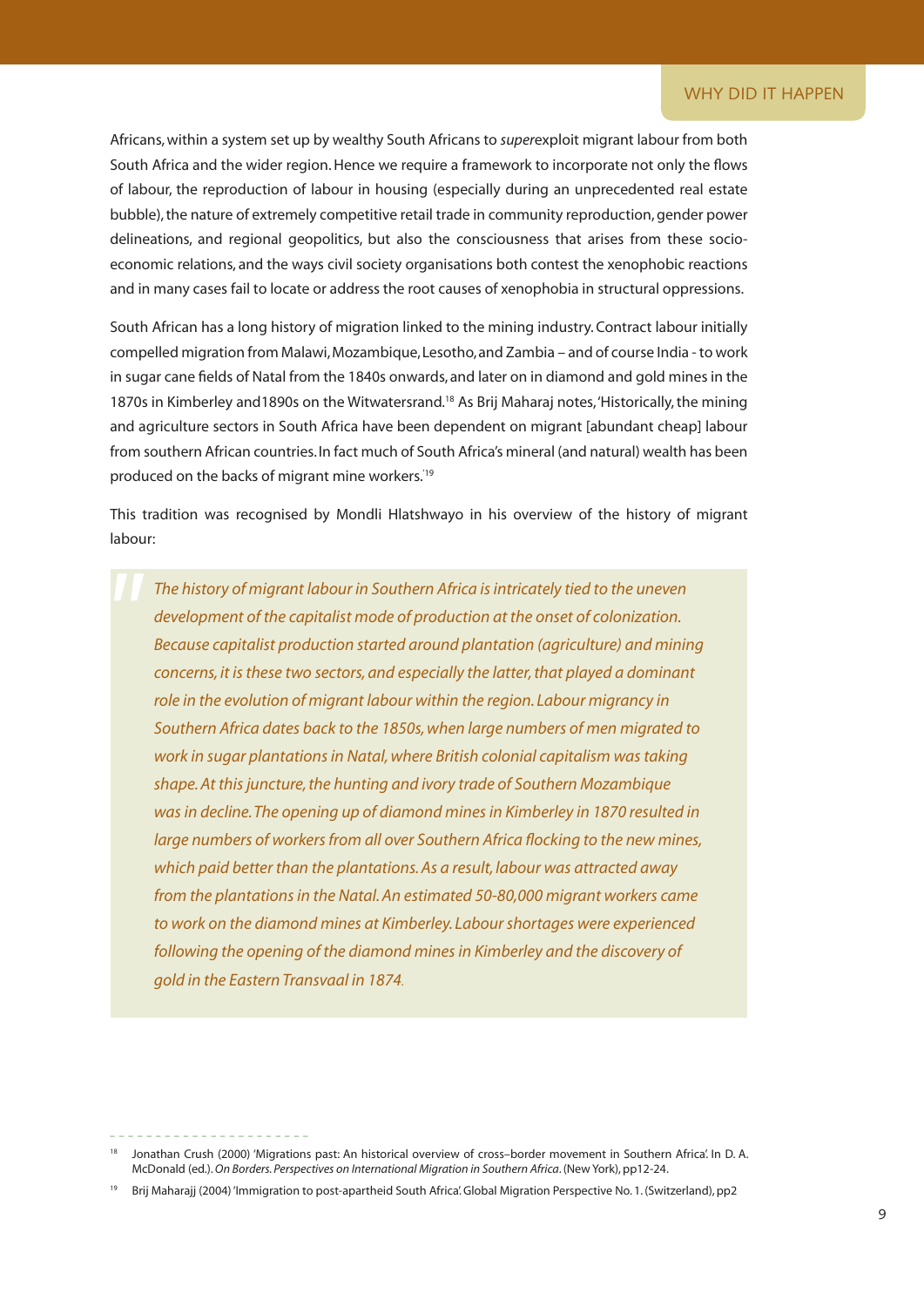*The further discovery of gold in the Witwatersrand in 1886 necessitated recruitment of scarce labour. The pull factors reflected in the high wages (six times higher than in Southern Mozambique) and the push factors represented by the outbreak of rinderpest in 1896, which decimated the cattle herd in the region, and declining peasant production, forced many men to join the trek to the mines. Believing that the rand belt extended northwards, the British hegemony was extended to Rhodesia in 1890. Failure to discover a gold belt of the magnitude that existed in South Africa, together with the crush of the Johannesburg stock exchange in the early 1900s, resulted in the shift to agriculture in Rhodesia.*

*Meanwhile, the fall of the Gaza State in Mozambique to the Portuguese in 1895 meant that the Transvaal government could now enter into an agreement with the Portuguese authorities there regarding the sourcing of migrant labour. The first formal agreement between the two authorities was signed in 1897. A recruiting agency in South Africa, the Witwatersrand Native Labour Association (WENELA) was created and given exclusive rights to recruit labour from the region. WENELA established recruitment stations in present-day Namibia, Botswana, Zimbabwe, Zambia, Malawi, Lesotho, Swaziland and Mozambique. It built a 1,500 mile road linking its stations in Namibia and Botswana. By 1955, there were 32 flights in and out of Gaborone (Botswana) each week.20*

But once the dynamic changed from migration based upon economic activity function to largescale capital, to desperation-based refugee immigration over the past thirty years, official reaction changed dramatically. White-ruled South Africa aimed to reduce the latter, by electrifying the Mozambican border and arresting and deporting asylum seekers despite Pretoria's involvement in civil wars which pushed people to leave their countries of birth. Regrettably, immigration law remains one of the apartheid legacies that South Africa maintains, with slight changes, from which xenophobic attitudes grow and explode.

At the same time, with apartheid giving way to a more legitimate process of business activity in South Africa, the ability of Johannesburg business to move into the region increased, with consequences Hlatshwayo describes:

*In the Southern African region and indeed Africa as a whole, South Africa plays the role of the centre. The policies of the IMF and the World Bank have led to the collapse of African economies through the process of transfer of wealth from these countries to the North. These days wealth is also transferred from all* 

<sup>20</sup> . Mondli Hlatshwayo (2009), 'Cosatu's responses to xenophobia', Atlantic Philanthropies research, December.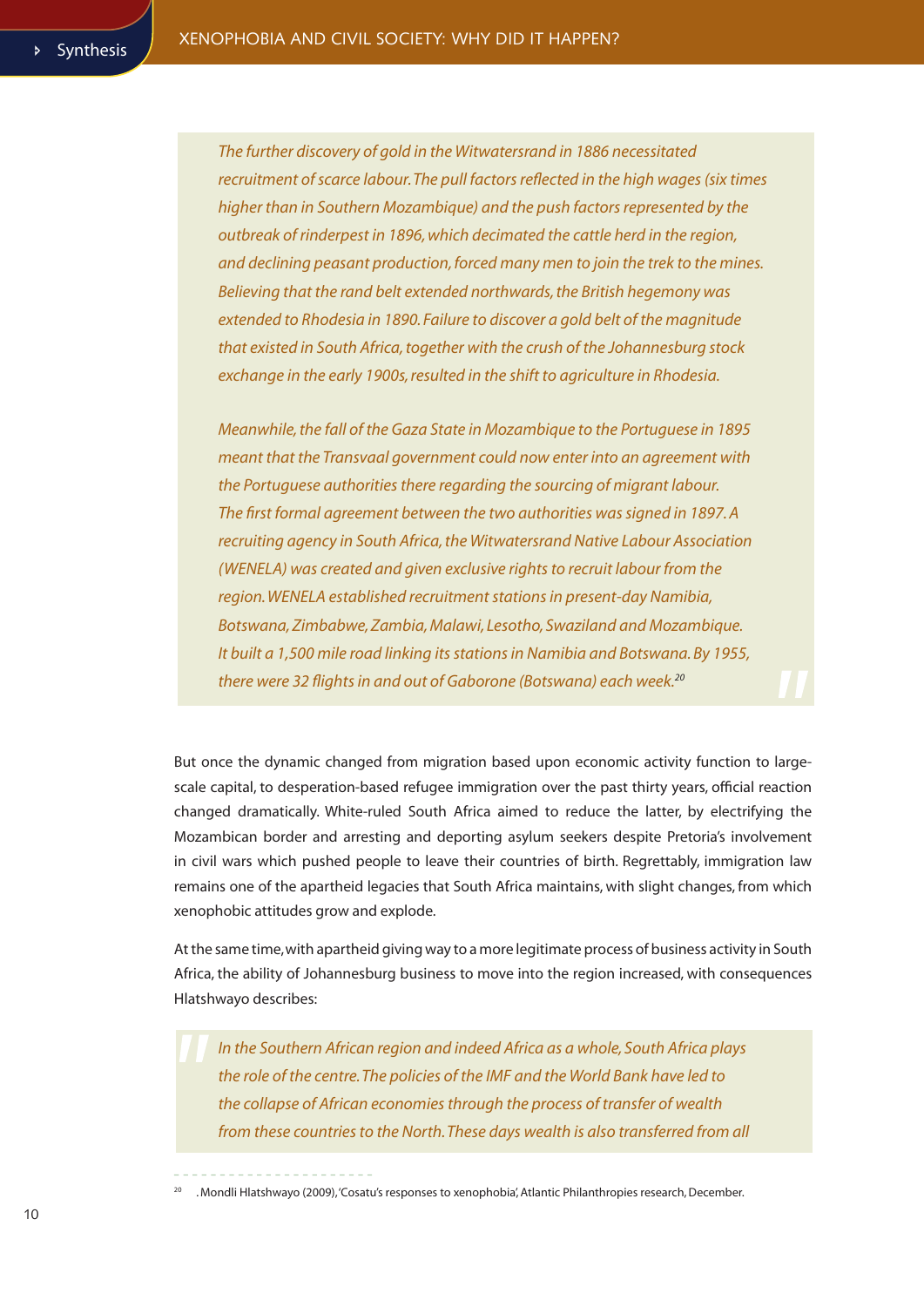*economies in the region to South Africa in various ways, such as centralisation of Africa's capital market in Johannesburg, South African state corporations' investments in other African countries and the New Partnership for Africa's Development (NEPAD). During the process of proletarianisation, migrant workers found work in South Africa; now the crisis of globalisation and the decline in employment makes it difficult for these workers who are coming from struggling economies in the periphery to find jobs in South Africa. This then intensifies the competition for jobs and opportunities at the centre – South Africa.21*

To explain South African xenophobia, several theoretical arguments and discourses have emerged in South Africa and the world at large. CCS researcher Shauna Mottiar draws upon Bronwyn Harris**'** work to discuss three hypotheses that help to explain xenophobia using both structure and agency:

- firstly, locating xenophobia within the context of social transition and change, 'scapegoating' explains hostility towards foreigners in relation to limited resources such as employment, housing, healthcare and services coupled with high expectations for social change during a transition. 'In the post-apartheid epoch, while people's expectations have been heightened, a realisation that delivery is not immediate has meant that discontent and indignation are at their peak. People are more conscious of their deprivation than ever before. This is the ideal situation for a phenomenon like xenophobia to take root and flourish. South Africa's political transition to democracy has exposed the unequal distribution of resources and wealth in the country.'In this context people create a target to blame for ongoing deprivation and poverty. The scapegoat theory suggests that foreigners become scapegoats because they are seen as a threat to the aforementioned housing, employment and services.
- secondly, there is the problem of 'isolation' which situates 'foreignness' at the heart of hostility toward foreigners. The isolation hypothesis understands xenophobia as a consequence of apartheid South Africa's seclusion from the international community. 'There is little doubt that the brutal environment created by apartheid with its enormous emphasis on boundary maintenance has impacted on people's ability to be tolerant of difference'. This theory suggests that South Africans are unable to tolerate and accommodate difference, indeed find difference challenging.
- thirdly, there is the 'biocultural' hypothesis which situates xenophobia in terms of physical biological factors and cultural differences exhibited by African foreigners. The use of biocultural elements has long been utilised: 'In trying to establish whether a suspect is an illegal or not, members of the internal tracing units focus on a number of aspects. One of these is language: accent, the pronouncement of certain words (such as Zulu for 'elbow', or 'buttonhole' or the name of a meerkat). Some are asked what nationality they are and if they reply 'Sud' African this is a dead give-away for a Mozambican, while Malawians tend to pronounce the letter 'r' as 'errow' … . Appearance is another factor in trying to establish whether a suspect is illegal -- hairstyle, type of clothing worn as well as actual physical appearance. In the case of Mozambicans a dead giveaway is the vaccination mark on the lower left forearm … [while] those from Lesotho tend to

 $21$  Ibid.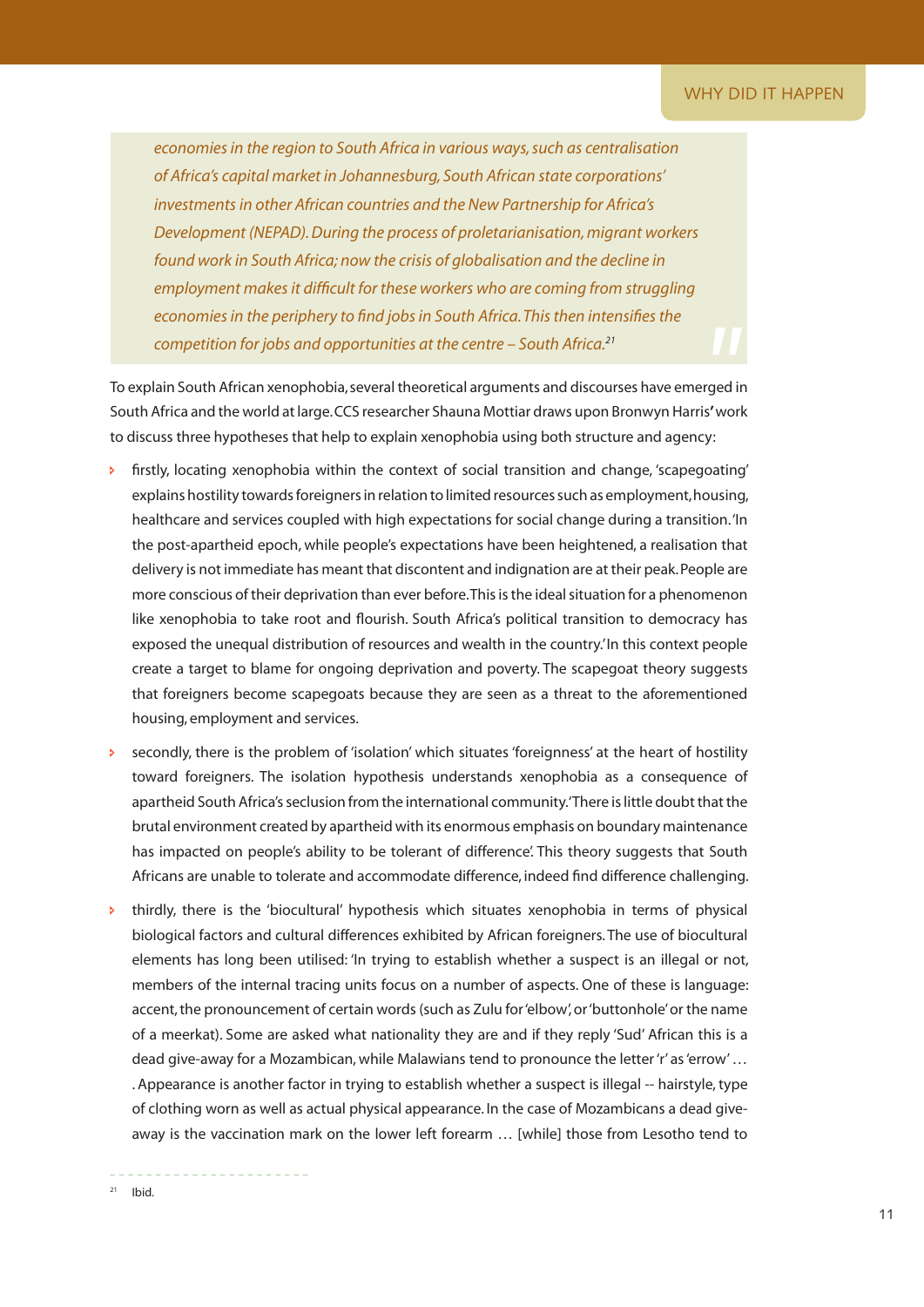wear gumboots, carry walking sticks or wear blankets (in the traditional manner), and also speak slightly different Sesotho.' The biocultural hypothesis suggests that certain physical or cultural attributes generate xenophobia as they highlight whom to target.<sup>22</sup>

Michael Neocosmos suggests that citizenship and political identity can contribute to our understanding of xenophobia, for it is primarily a discourse of exclusion of some groups of population from the community. This process of exclusion is a political process in that the state plays a key role, and only politically marginalised groups are excluded. Xenophobia means exclusion from the community, i.e. exclusion from its citizenship, rights and duties - and is connected to the fact of belonging and not belonging. It is the outcome of a relation between different forms of politics i.e. state politics and popular politics, state subjectivity and popular subjectivity.<sup>23</sup>

> In contrast, historical materialism views xenophobic violence through the lens of class struggles and the mode of production, and especially through the work of David Harvey, integrates study of space with that of time, of geography and history.24

Some researchers try to explain xenophobia as a function of competition over scarce social goods such as housing.<sup>25</sup> Others have pointed out that many African immigrants end up living in informal settlements because of their economic circumstances and also because many of them do not have the necessary documents to live and have access to some rights including can access to a shack and perhaps to reckon that they are less likely to be found out and arrested as 'aliens' .26 However, this line of research sometimes tends to be descriptive, without exploring underlying processes which push some South African citizens and the migrants to informal settlements. It is equally important to explore the political, social and economic dynamics that sometimes lead to xenophobic attacks in some informal settlements and not in others. The existence of informal settlements, or squatter camps, is a whole field of study in itself.<sup>27</sup> In South Africa it is estimated that 6 million live in shacks.<sup>28</sup> Often

<sup>22</sup> Shauna Mottiar (2008) 'Responses to Xenophobia: Building Local Capacity to Mitigate Violence and Displacement'. Original Centre for Civil Society Proposal, the Xenophobia Project.

<sup>&</sup>lt;sup>23</sup> Michael Neocosmos (2006) From 'Foreign' Natives to Native Foreigners. Explaining Xenophobia in post-apartheid South Africa. (Dakar) 15-18.

<sup>24</sup> David Harvey (1985) *Consciousness and the Urban Experience*, op.cit. Please see also *The Urbanization of Capital* (Oxford).

 $25$  The xenophobic attacks that took place at the end of May in Johannesburg were located in particular spaces in the city: in shack settlements, in the vicinity of hostels, and in inner city suburbs. These are housing environments that have been neglected by the state. They are characterized by severe overcrowding, deteriorating services, high levels of poverty, rampant unemployment, ongoing racial segregation and the daily struggles of poor people forced to compete with one another for increasingly scarce resource.' (Melinda Silverman and Tanya Zack (2008) 'Housing Delivery, The Urban Crisis and Xenophobia' in *Go Home or Die: Violence, Xenophobia and the Reinvention of Difference in South Africa*, Wits University Press, Johannesburg.

<sup>&</sup>lt;sup>26</sup> 'Access to this [RDP subsidised] housing is severely circumscribed. Beneficiaries must have South African residency...But again [with social housing] there are restrictive conditions of access: South African residency... [whereas] In theory almost anyone can occupy a shack. Shack settlements are often the key reception points for most new migrants to the cities, particularly foreign-born residents'. (Melinda Silverman and Tanya Zack, op. cit. pp.148-150).

<sup>27</sup> See for example Michael Davis's *Planet of Slums,* a seminal Marxist work on the subject.

<sup>&</sup>lt;sup>28</sup> Angela Brown, *Environmental Health Interventions in Informal Settlements*, Ethekwini Health Unit, Ethekwini Municipality, 21 May 2009.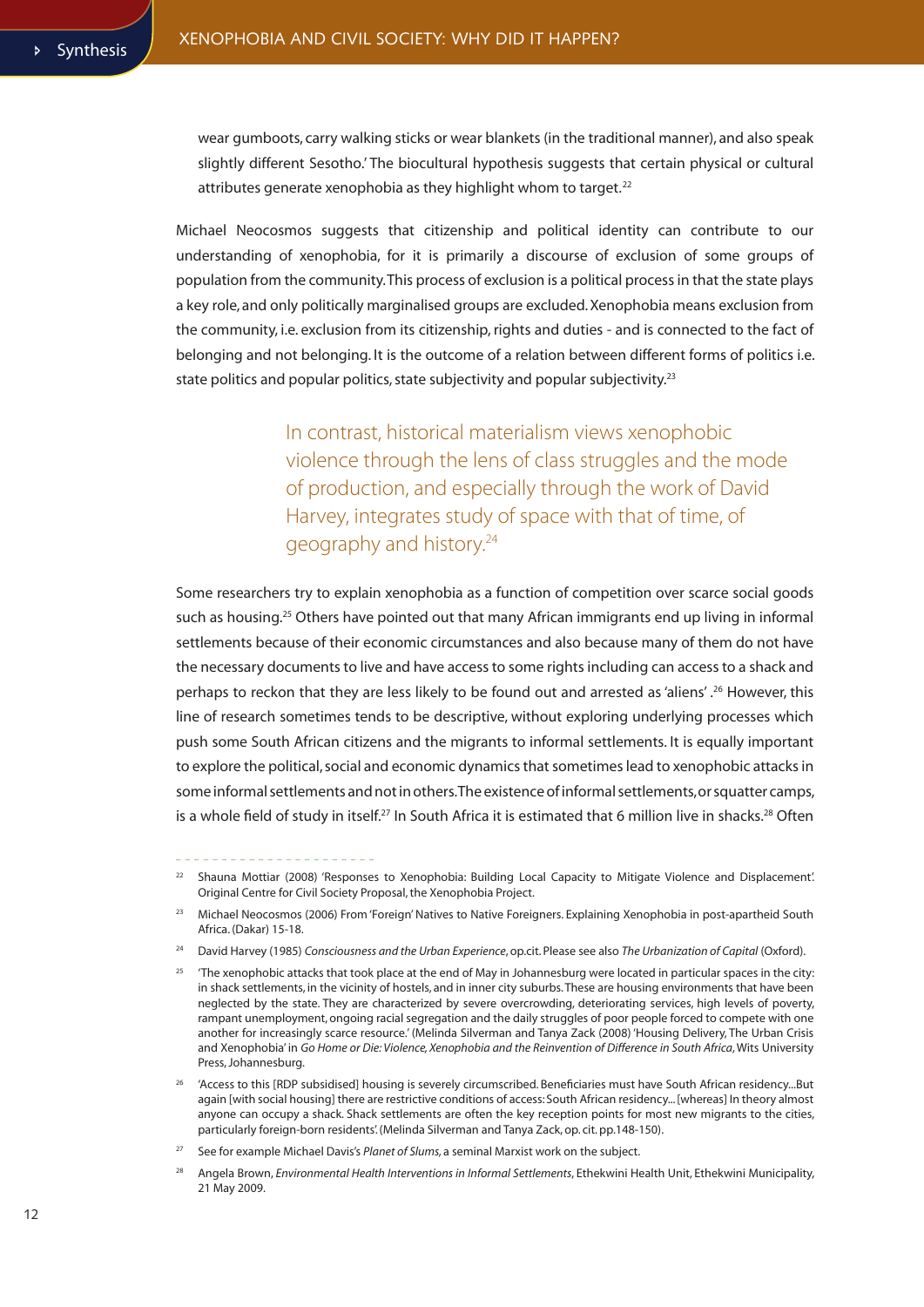this is blamed on the government's failure to 'deliver' enough houses, fast enough to accommodate everyone in need.29

As Alex Thomson argues, arbitrary boundaries, weak links between state and society, formation of a state elite and weak political institutions will remain major causes of Africa's failing economic system in the twenty first century, and in turn, major factors in the generation of economic refugees to South Africa.<sup>30</sup> Given the continuing imbalances of the distribution of resources, Africa's liberation and social democratic movements have lost their original vision of social and economic transformation aimed at reducing poverty and demonstrating sensitivity to human rights values. Political diversity failed to make a distinction between party and government, and gave more power to the ruling party. In Southern Africa this has come to define political correctness and patriotism in terms of political interests of the ruling elite. 31 This new form of repression, in the words of A. Abrahamsen, suggests that African governments, including South Africa, operate in a power structure based on colonial principles of 'rulers and subjects', the very political mentality that they proclaimed they would destroy.<sup>32</sup> Generally, all these problems have caused serious tensions between the state and the society, resulting in unrest and warfare against the state.

South Africa joined the democratic nations of the world in 1994 with its liberal constitution. Although South Africa is one of the better-developed and wealthier nations on the continent, the nation is not immune to problems facing other African states. South Africa has been divided along, for example, ethnic, class, race, gender and political lines. Internal repression and contradictions remain a challenge to South Africa's liberal democracy. The historical context of these divisions is understandable. Rapid industrialization, urbanization and labour migration have dislocated many communities. These social changes have resulted in black impoverishment and the growing rate of physical violent crime, as well as worsening inter-ethnic and inter-racial tensions. Although none of these problems is new, the post-apartheid era produced a new form of political violence, conflicts between black masses and the state, and escalating levels of political intolerance in the country. Rapid urbanization, massive influx of people into shack areas around cities, economic recession and massive unemployment, increasing class differences, fight for resources by diverse people and political struggles between competing political parties all gave rise to antagonisms of different kinds.

> The crisis has been exacerbated by the growing rural/urban divide, with the vast majority of economic activity restricted to major cities and towns; Johannesburg, Cape Town, Durban and other cities.

<sup>&</sup>lt;sup>29</sup> See, for example, Melinda Silverman and Tanya Zack, op.cit. They question the type and method of housing provision.

<sup>30</sup> Alex Thomson (2000) *An Introduction to African Politics*, London and New York: Routledge, 2000.

<sup>31</sup> Graham Harrison (2001) 'Bringing Political Struggle Back in: African Politics, Power, and Resistance', in *Review of African Political Economy*, 89, pp. 387-402.

<sup>32</sup> A. Abrahamsen (2003) 'African Studies and the Post colonial Challenge', in *African Affairs*, volume 102, pp. 189-210.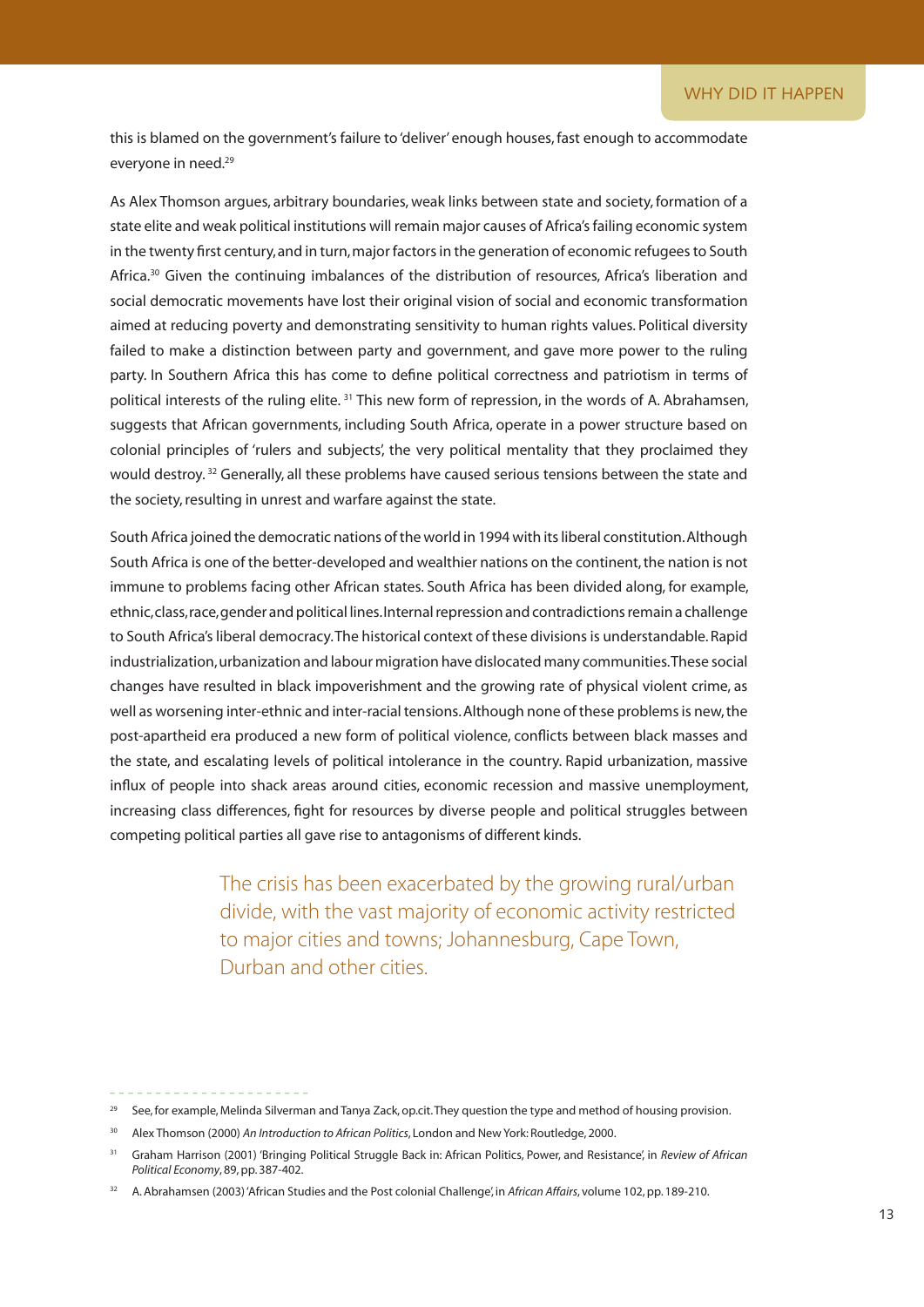This has resulted in widespread rural poverty, unemployment, and escalating urban development which has rendered urban development less functional.<sup>33</sup> Accompanying this was the growing number of female-headed families and generational conflicts as the youth rose to assert their political agency.<sup>34</sup> All these forms of social identification created new senses of belonging that Shula Marks calls 'maps of meaning', an expression more powerful than mere adherence to a particular racial and ethnic political philosophy.<sup>35</sup> This is also reflected in the fast growing number of poor whites in South Africa.

Since the late 1970s, the growing influence of trade unionism and the fast growing unionization among migrant workers across regional, ethnic, gender and, to some extent, racial boundaries in South Africa suggests mobilization with a strong sense of working class consciousness as a common goal among the impoverished majority.<sup>36</sup> Therefore, processes accompanying urbanization have given rise to proletarianization, social dislocation and violence as the poor majority completed for scarce resources to survive in the city, employment, housing, and land. The xenophobic attacks in South Africa should thus be seen in terms of poverty, growing unemployment and urban overcrowding, in which residents were willing to use it to protect their interests against other workers or citizens.<sup>37</sup>

## **South africa's structural and human crises**

This section lays out background context for *structural* crises that have adversely affected South Africa's low-income communities and that help contextualise the recent surge of xenophobic sentiments. If analysed properly, these should also provide clues for long-term, bottom-up antidotes. These crises are the result of interlocking, overlapping market and state failures, including:

- $\triangleright$  extremely high unemployment which exacerbates traditional and new migrancy patterns;
- $\triangleright$  a tight housing market with residential stratification, exacerbating service delivery problems (water/sanitation, electricity and other municipal services);
- **D** extreme retail business competition;
- Ð world-leading crime rates;
- Ð Home Affairs Department corruption;
- Ð cultural conflicts; and
- Ð severe regional geopolitical stresses, particularly in relation to Zimbabwe and the Great Lakes region of Central Africa.

- 35 Shula Marks (1992) 'The Origins of Ethnic Violence in South Africa', in N. Etherington (ed), *Peace, Politics, and Violence in the New South Africa*, London, Hans Zell Publishers, pp. 126-128.
- 36 For some of these see, for example, Tom Lodge (1983) *Black Politics in South Africa since 1945* (Braamfontein).

<sup>33</sup> Maxine Schoeman, 'The political economy of South Africa in global context', in A. J. Venter (1998) *Government and Politics in the new South Africa*, Johannesburg, J. L. Schaik, pp. 302-303.

<sup>34</sup> C. Glase (2000) *Bo-Tsotsi: The Youth Gangs of Soweto, 1935-1976* (Cape Town),

<sup>37</sup> Examples of this can also be seen in the pattern of violence between AmaZulu and AmaMpondo in the 1980s in Malukazi, Durban. See Shula Marks, 'Patriotism, Patriarchy and Purity in Natal and the Politics of Zulu Ethnic Consciousness', in L. Vail, *The Creation of Tribalism in Southern Africa*, London, 1989.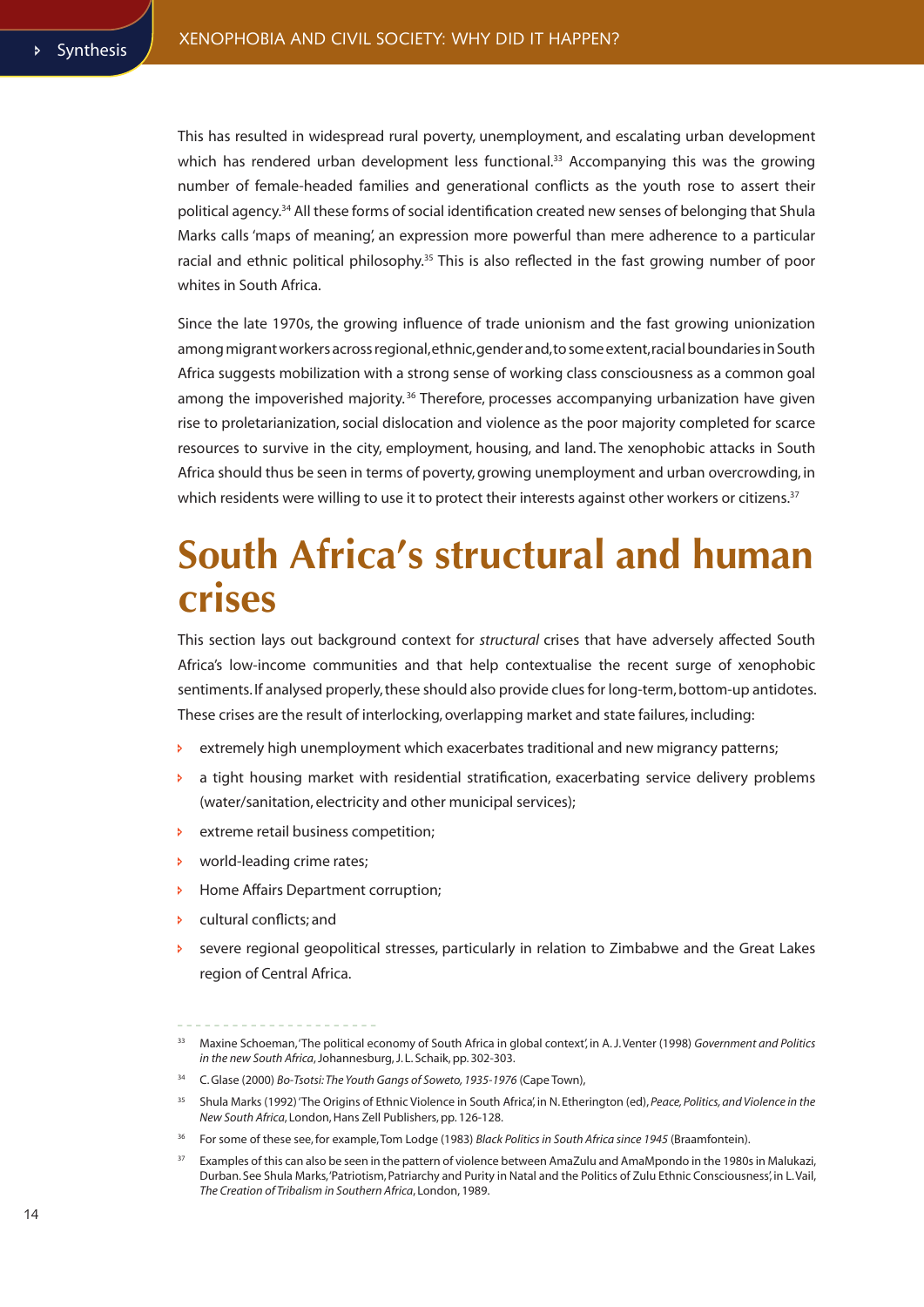### WHY DID IT HAPPFN

A variety of indicators suggest a mixed story with regard to socio-economic, political and environmental change, especially during the early 2000s when democracy and the 'developmental state' strategy were being consolidated. On the one hand, various indicators suggested sustained growth and political optimism lay ahead, as predictable macroeconomic policy and rising world commodity prices maintained confidence in post-liberation state management. An 'economic boom' was regularly proclaimed by observers such as the *Financial Times*,<sup>38</sup> thanks to 'macroeconomic stability', GDP growth uninterrupted since 1998, and a substantial rise in exports.

Yet at the same time, South Africa began suffering not only economic problems, but also a dramatic increase in social unrest that presaged a deterioration of the integrity of several central liberal political institutions. As one reflection, there were 5813 protests (as defined under the Regulation of Gatherings Act 205 of 1993) recorded by the South African Police Service in 2004-05, and subsequently, an average of 8,000 per annum,39with higher amounts for the year 2008-09 anticipated. This is probably the highest per capita rate of social protest in the world.

By mid-2008, however, it was evident that the protests could as easily be directed against fellow community residents – especially if they hailed from outside South Africa – as against the genuine sources of their problems. Along with rising domestic violence and the AIDS pandemic, the xenophobia wave was perhaps the worst case of the tearing South African social fabric. But there were, in contrast, other more optimistic signs of social grievances channeled through policy advocacy, public concientisation, international alliance-building and even the court system. These signs correspond to what Karl Polanyi termed a 'double movement' in which, initially during the 19<sup>th</sup> century in Europe, 'the extension of the market organisation in respect to genuine commodities was accompanied by its restriction'40 as people defended their land, labour and other resources from excessive commodification. Certain areas were illustrative of great potential, such as the Treatment Action Campaign's 1998-2008 street pressure and legal strategy of acquiring anti-retroviral drugs for HIV+ people; and Soweto activists' protests which helped drive the controversial water privatiser Suez out of Johannesburg and whose Johannesburg High Court victory in April 2008 began undoing its commercialised water policies.

Whether campaign-oriented or simply momentarily explosive in character, civil society activism was by all accounts a contributing factor in the 2007-08 transfer of power within the African National Congress, from the man favoured by local and global corporations and the prosperous classes (Thabo Mbeki) to the candidate of trade unions, the youth, organised ANC women and the South African Communist Party (Jacob Zuma). This latter group represented a 'centre-left', comprising the Congress of South African Trade Unions (Cosatu), South African Communist Party, South African National Civic Organisation, some churches and NGOs, ANC Youth League and ANC Women's League. South Africa's 'independent left', in contrast, is comprised of social and community movements, NGO critics, feminists, internationalists, environmentalists, some in the faith community, and others alienated by the 'neoliberal' (marketoriented) economic policies, cronyism, corruption and patriarchal nationalism that represent durable

<sup>38</sup> Alec Russell (2007), 'South Africa's malls trounce township shops', *Financial Times,* 12 March; Russell, A. (2007), 'Postapartheid phase two: Zuma's leadership of the ANC needs to prove sceptics wrong', 19 December; MacNamara, W., A. Russell and W. Wallis (2007), 'Post-apartheid phase two', *Financial Times,* 20 December.

<sup>&</sup>lt;sup>39</sup> Charles Nqakula (2007), 'Reply to Question 1834, National Assembly, 36/1/4/1/200700232' (Cape Town), 22 November.

<sup>40</sup> Karl Polanyi (1957), *The Great Transformation,* Boston, Beacon Press, p.76.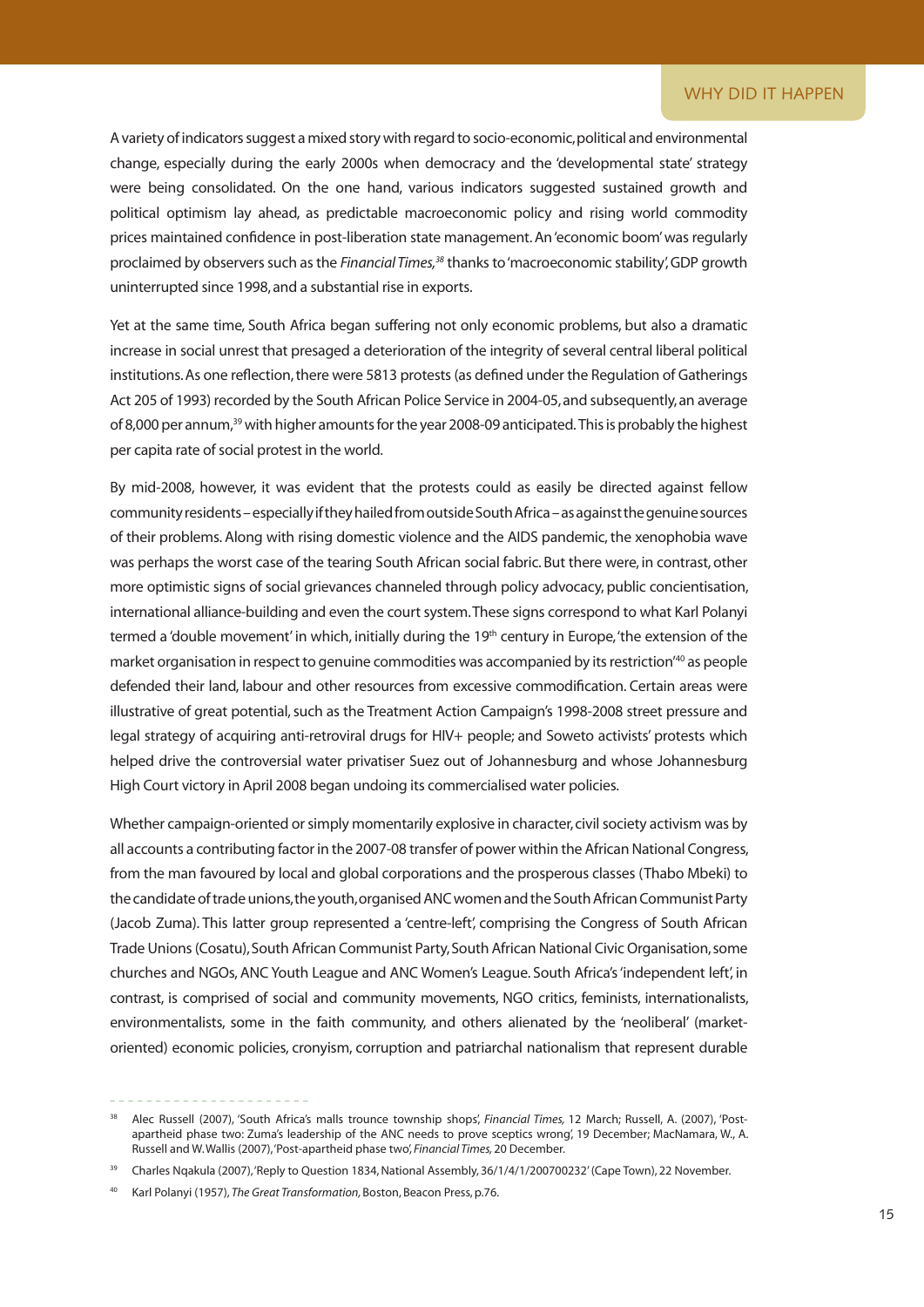ideologies within the ruling party, including the Zuma camp. They are part of a 'social justice' tradition that arose across the world over the past decade and achieved prominence in contesting globalisation's adverse impacts.

There are several areas of socio-economic and environmental progress and problems that represent socio-economic flashpoints in the post-apartheid era, that are the result of either post-1994 policy problems or even deeper structural forces:. The impact of the global/national economic crisis amplifies and extends the existing, inherited contradictions. Minister of Trade and Industry Rob Davies has begun to identify the inherited distortions, as reflected in his 2010 industrial policy speech in parliament:

*SA's recent growth was driven to too great an extent by unsustainable growth in consumption, fuelled by credit extension. Between 1994 and 2008 consumption driven sectors grew by 7.7% annually, compared with the productive sectors of the economy which grew by only 2.9% annually. This has meant that even at the peak of our average annual growth - 5.1% between 2005 and 2007 - unemployment did not fall below 22.8%. Manufacturing – which constitutes a sizeable chunk of our value added production – has not enjoyed sufficient dynamism. This is mainly because the relative profitability of manufacturing has been low as a result of a number of factors. These include:* 

- *• A volatile and insufficiently competitive currency;*
- *• The high cost of capital relative to our main trading partners; particularly that channelled towards value-added sectors such as manufacturing, resulting in a too limited allocation of capital to these sectors;*
- *• The monopolistic provision and pricing of key inputs into manufacturing;*
- *• An aged, unreliable and expensive infrastructure system;*
- *• A weak skills system; and*
- *• The failure to adequately leverage public capital and other large and repetitive areas of public expenditure.*

*The negative, unintended consequences of this growth path are manifold they include large and unsustainable imbalances in the economy, continued high levels of unemployment and a large current account deficit. These weaknesses have been exacerbated by the global recession. 41*

<sup>41</sup> Rob Davies (2010), 'Statement to Parliament', Cape Town, 28 January.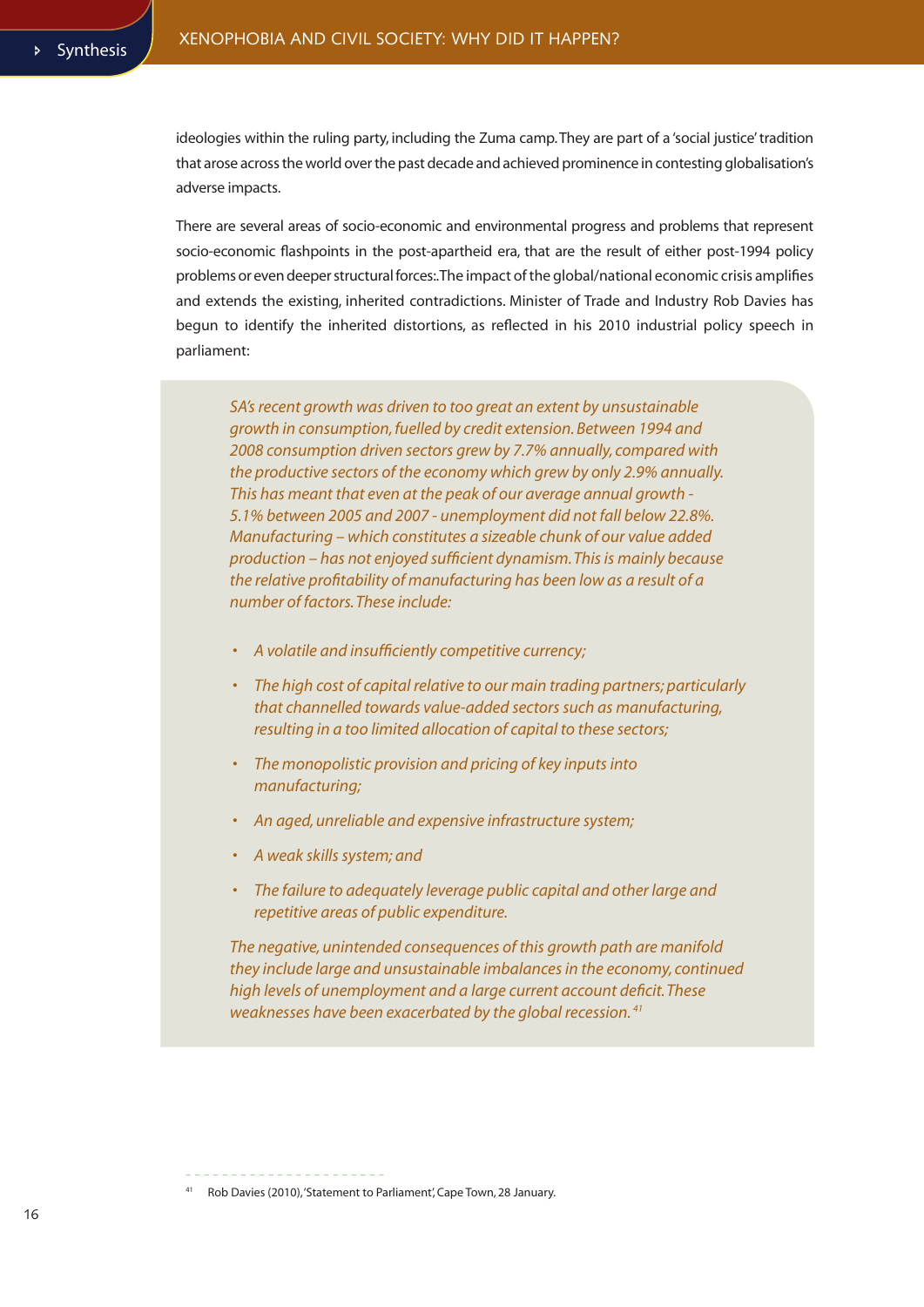But there are additional, crucial elements to be added to the structural analysis, including financial bubbling, generalised overcapacity and the inequality/unemployment factor. First, for context, return to the early 1990s when neoliberalism as an overarching philosophy was adopted by the late apartheid regime. The period was marked by several policy shifts away from 1980s-era sanctionsinduced dirigisme carried out by 'verligte' (enlightened) Afrikaner 'econocrats' in Pretoria, once the influence of 'securocrats' faded and the power of white English-speaking business rose during the 1990-94 negotiations. That period included South Africa's longest depression (1989-93). Finally in late 1993, the last touches were put on what might be termed the 'elite transition' to democracy.

The transition assisted 'elite' (white and black) accumulation, as long-standing African National Congress promises to nationalize the banks, mines and monopoly capital were dropped; Nelson Mandela agreed to repay \$25 billion of inherited apartheid-era foreign debt; the central bank was granted formal independence in an interim constitution; South Africa joined the General Agreement on Tariffs and Trade on disadvantageous terms; and the International Monetary Fund provided a \$850 million loan with standard Washington Consensus conditionality. Soon after the first free and fair democratic elections, won overwhelmingly by the ANC, privatization began in earnest; financial liberalization took the form of relaxed exchange controls; and interest rates were raised to a record high (often double-digit after inflation is discounted). By 1996 a neoliberal macroeconomic policy was formally adopted and from 1998-2001, the ANC government granted permission to South Africa's biggest companies to move their financial headquarters and primary stock market listings to London.

Sustaining the subsequent property and financial bubble was due to two sources: residual exchange controls which limit institutional investors to 15% offshore investments and which still restrict offshore wealth transfers by local elites; and a false sense of confidence in macroeconomic management. The oft-repeated notion is that under Finance Minister Trevor Manuel, 'macroeconomic stability' was achieved. Yet no emerging market had as many currency crashes (15% in nominal terms) over that period: SA's were in early 1996, mid-1998, late 2001, late 2006 and late 2008.



*Five major currency crashes (R/\$)*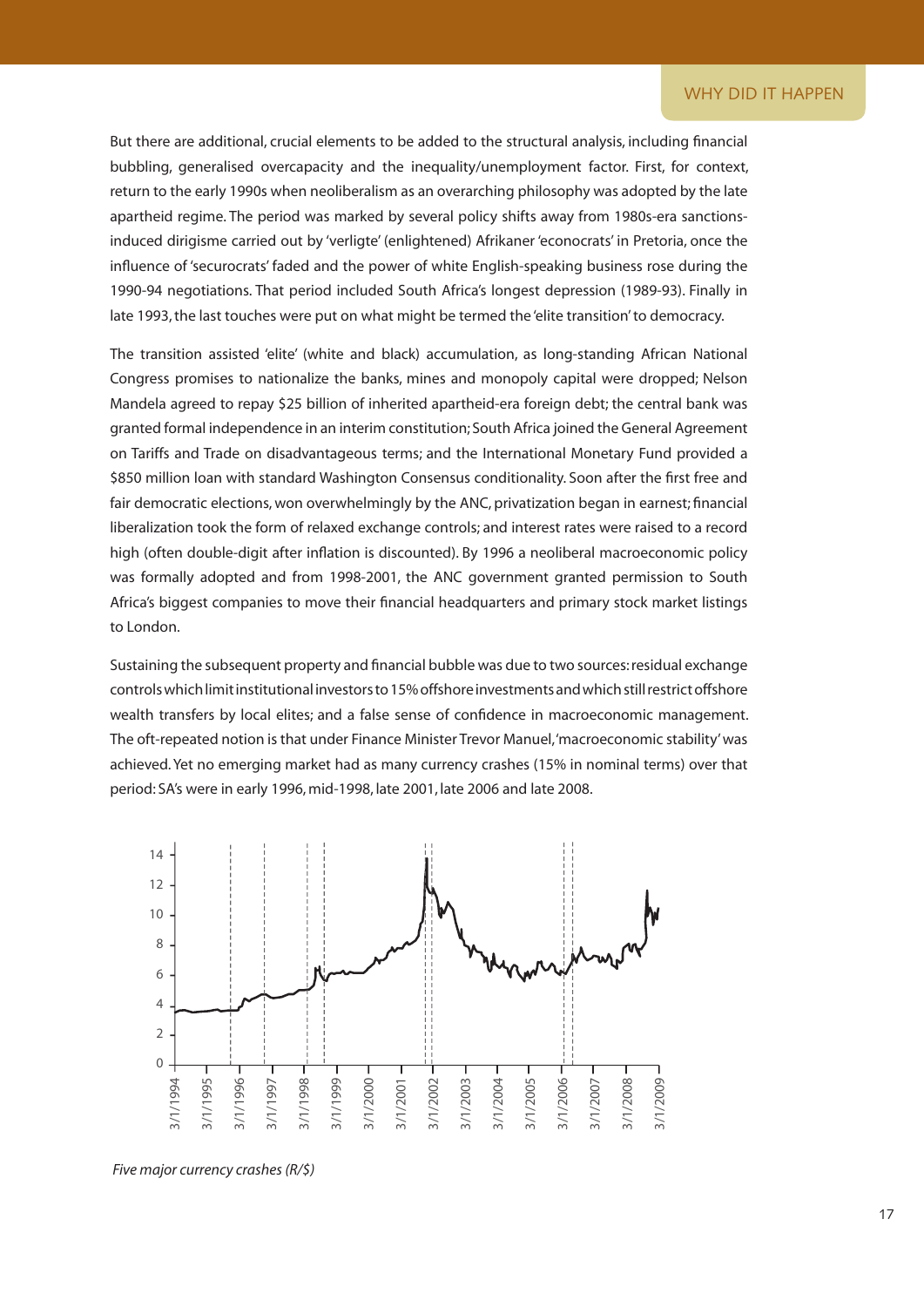By early 2009, *The Economist* magazine (25 February 2009) ranked South Africa as the most 'risky' of seventeen emerging markets. A key reason was that corporate/white power had generated an enormous balance of payments deficit thanks to outflows of profits/dividends to London/Melbourne financial headquarters.



*Dangerous trade, payments deficits (% of GDP) – source: SARB*

To cover the current account deficit, a vast new borrowing spree began, with foreign debt rising from \$25 billion in 1994 to nearly \$80 billion by late 2008. Moreover, consumer credit had drawn in East Asian imports at a rate greater than South African exports even during the 2002-08 commodity price bubble. If there was a factor most responsible for the 5% GDP growth recorded during most of the 2000s, by all accounts, it was consumer credit expansion, with household debt to disposable income ratios soaring from 50% to 80% from 2005-08, while at the same time overall bank lending rose from 100% to 135% of GDP.



*Rising SA foreign debt – source: SARB, RMB FM Research*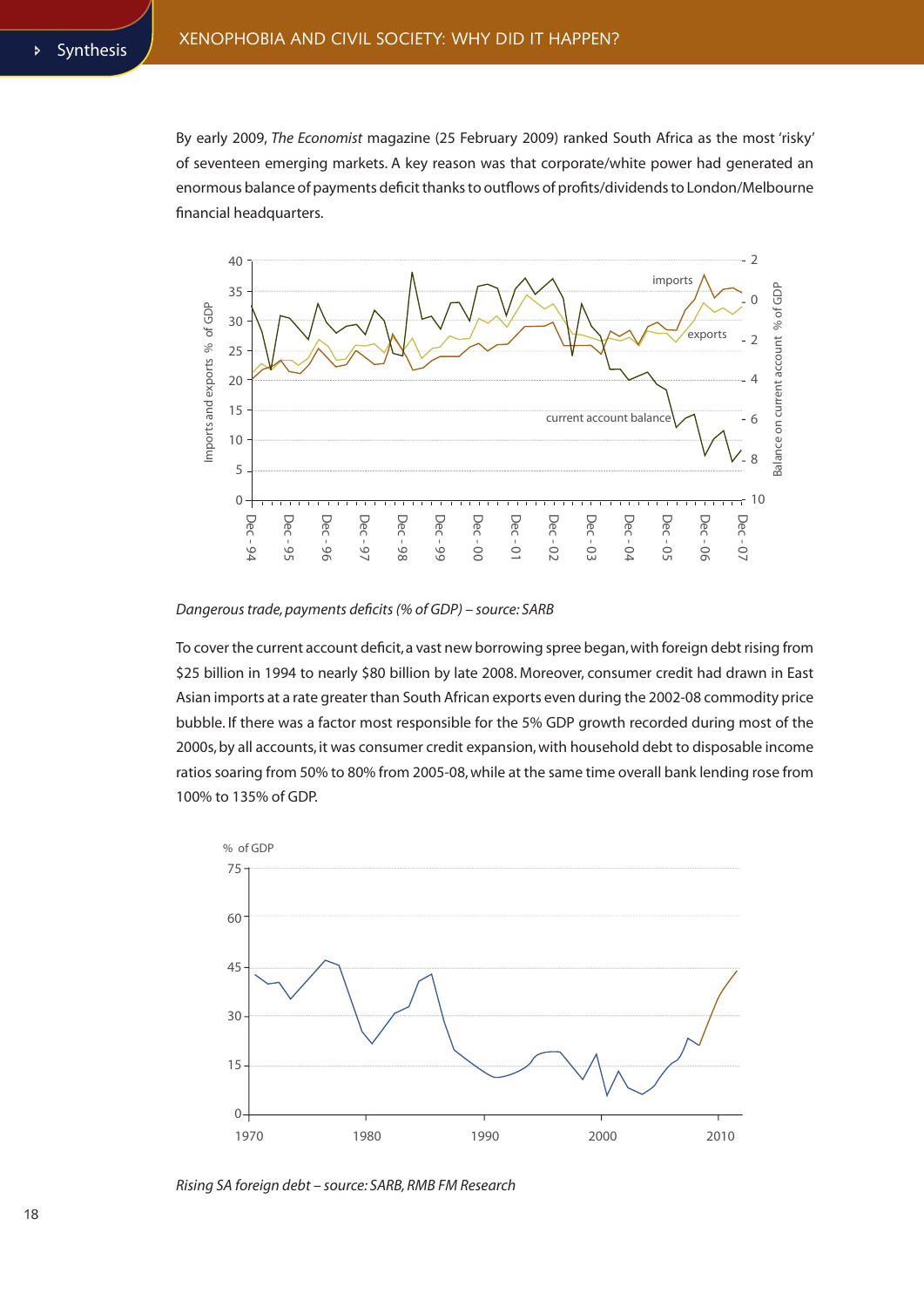### WHY DID IT HAPPEN



*South African economic growth driven by credit, especially mortgage bonds*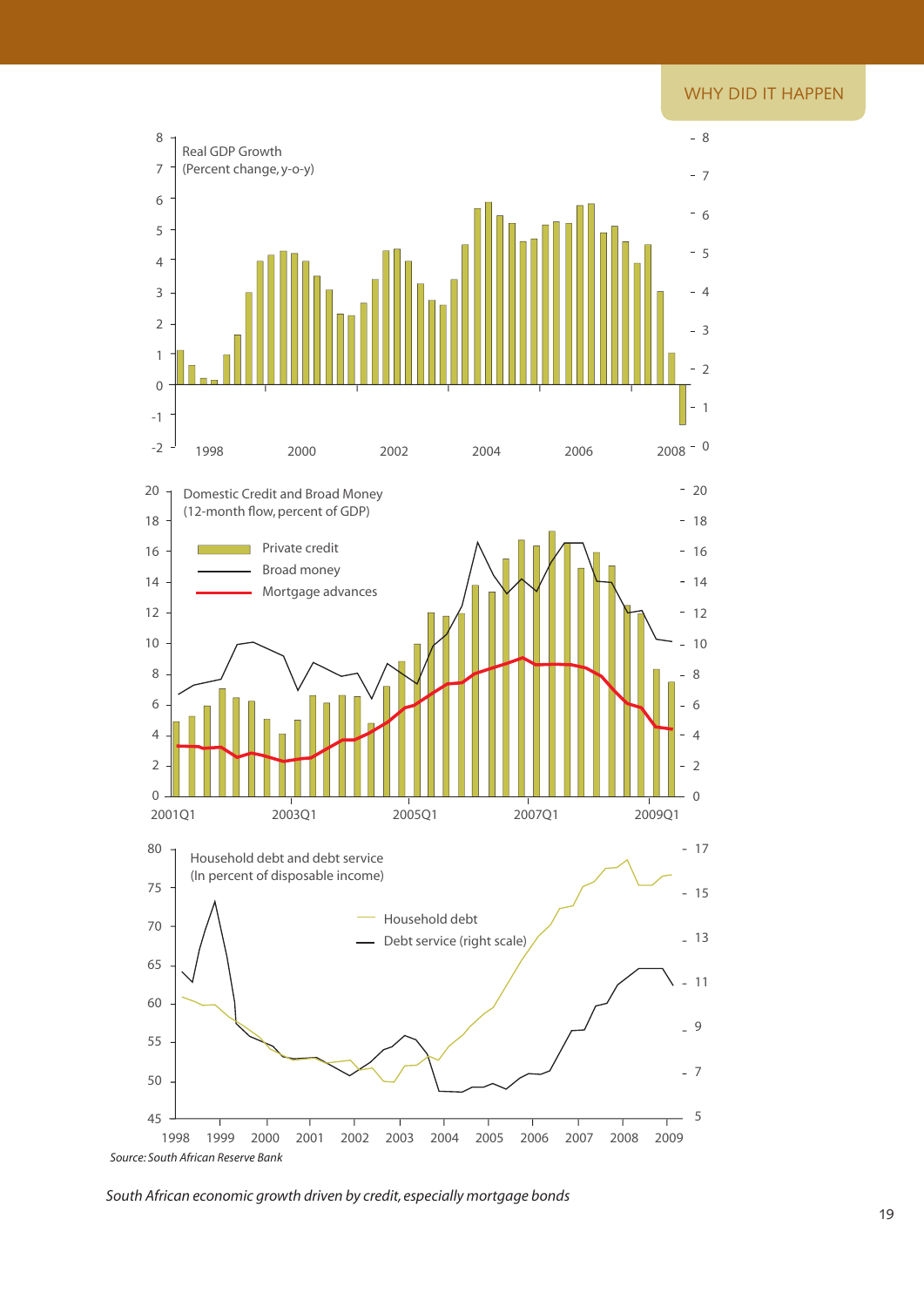Credit overexposure began to become an albatross, however, with non-performing loans rising from 2007 by 80% on credit cards and 100% on bonds compared to the year before, and full credit defaults as a ratio of bank net interest income rising from 30% at the outset of 2008 to 55% by year's end.

The post-apartheid share of social spending in the total budget only rose from around 50% during the mid-1990s to 57% at the of crisis in any case, boosted only by social grant transfer payments.



### *South African social spending is still modest – source: IMF*

The huge bubble in commodities - petroleum, minerals, cash crops, land - disguised how much countries like South Africa stood exposed, and indeed the early 2000s witnessed increasing optimism that the late 1990s emerging markets currency crises could be overcome within the context of the system.



*Commodity boom turns to bust in 2008 – source: IMF*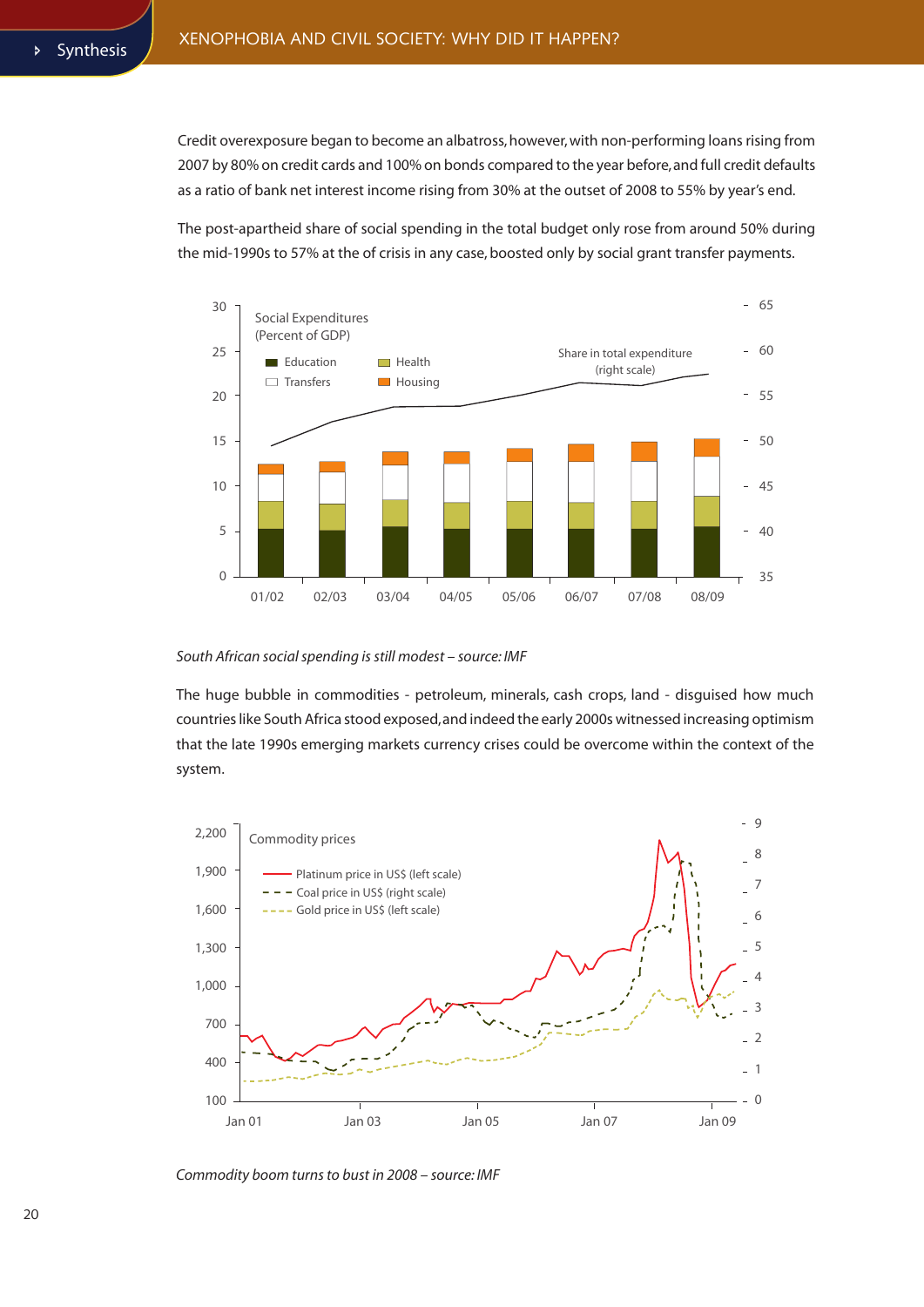Moreover, even before the resources boom, by 2001 the rate of profit for large South African capital was restored from an earlier downturn from the 1970s-90s, to ninth highest amongst the world's major national economies (far ahead of the US and China). 42

But high corporate profits were not a harbinger of sustainable economic development in South Africa, as a result of persistent deep-rooted contradictions:<sup>43</sup>

- $\rightarrow$  the repeated crash in the value of the rand reflects how vulnerable South Africa became to international financial markets thanks to steady exchange control liberalisation (26 separate loosenings of currency controls) starting in 1995;
- $\triangleright$  SA's economy became much more oriented to profit-taking from financial markets than production of real products, in part because of extremely high real interest rates, especially from 1995-2002 and 2006-09; `



### *Real interest rates, 2004-09 – source: IMF*

- Ð the two most successful major sectors from 1994-2004 were communications (12.2 per cent growth per year) and finance (7.6 per cent) while labour-intensive sectors such as textiles, footwear and gold mining shrunk by 1-5 per cent per year, and overall, manufacturing as a percentage of GDP also declined;
- Ð the Gini coefficient measuring inequality rose during the post-apartheid period, which Bhorat, van der Westhuizen and Jacobs calculated from 0.64 to 0.69, in part because black households lost 1.8% of their income from 1995-2005, while white households gained 40.5%;<sup>44</sup>

<sup>42</sup> L. Citron and R.Walton (2002) 'International comparisons of company profitability', Bank of England, London, http://www. statistics.gov.uk/articles/economic\_trends/ET587\_Walton.pdf .

<sup>43</sup> Martin Legassick (2009), 'Notes on the South African economic crisis'. Cape Town, http://www.amandla.org.za; Chris Loewald (2009), 'A view of the South African economy in the global crisis,' Pretoria, National Treasury; Republic of South Africa Department of Trade and Industry (2009), '2009-2012 Medium term strategic framework,' Pretoria; South African Reserve Bank (2009) *Financial stability review.* Pretoria.

<sup>44</sup> Haroon Bhorat, Christi van der Westhuizen, and T. Jacobs (2009), 'Income and non-income inequality in post-apartheid South Africa.' Development Policy Research Unit Working Paper 09/138, August, p.8.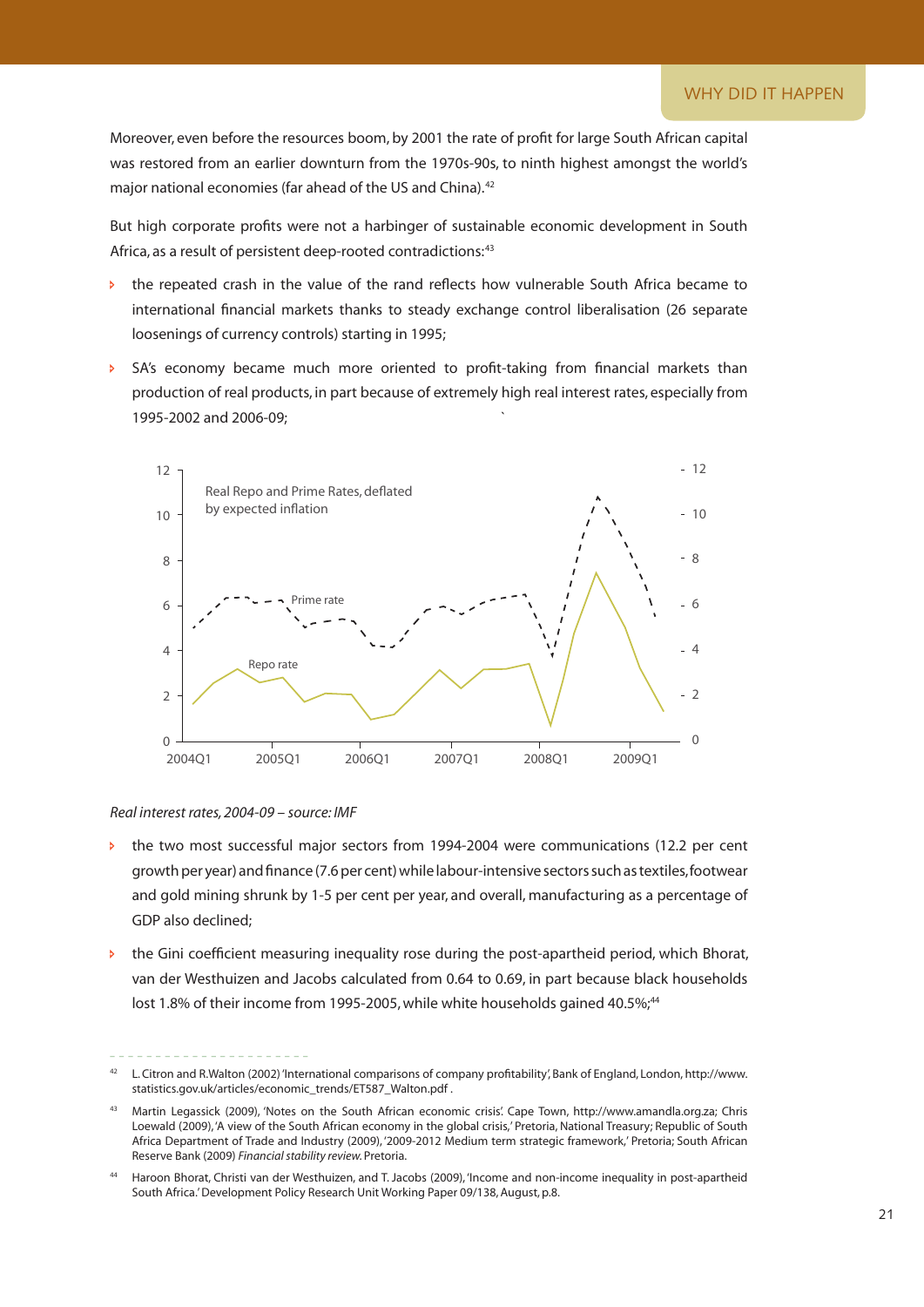- Ð unemployment doubled to a rate of around 40% at peak (if those who have given up looking for work are counted, around 25% otherwise) - but state figures underestimate the problem, given that the official definition of employment includes such work as 'begging' and 'hunting wild animals for food' and 'growing own food';
- Ð overall, the problem of 'capital strike' large-scale firms' failure to invest continues, as gross fixed capital formation hovered around 15-17 per cent from 1994-2004, hardly enough to cover wearand-tear on equipment;
- businesses did invest their South African profits, but not mainly in SA: dating from the time of political and economic liberalisation, most of the largest Johannesburg Stock Exchange firms - Anglo American, DeBeers, Old Mutual, Investec, South African Breweries, Liberty Life, Gencor (now the core of BHP Billiton), Didata, Mondi and others - shifted their funding flows and even their primary share listings to overseas stock markets mainly in 2000-01;
- Ð the outflow of profits and dividends due these firms is one of two crucial reasons SA's current account deficit has soared to amongst the highest in the world (in mid-2008 exceeded only by New Zealand) and is hence a major danger in the event of currency instability, as was Thailand's (around 5 per cent) in mid-1997;
- $\triangleright$  the other cause of the current account deficit is the negative trade balance during most of the recent period, which can be blamed upon a vast inflow of imports after trade liberalisation, which export growth could not keep up with;
- $\triangleright$  another reason for capital strike is SA's sustained overproduction problem in existing (highlymonopolised) industry, as manufacturing capacity utilisation fell substantially from the 1970s to the early 2000s; and
- Ð corporate profits avoided reinvestment in plant, equipment and factories, and instead sought returns from speculative real estate and the Johannesburg Stock Exchange: there was a 50 per cent increase in share prices during the first half of the 2000s, and the property boom was unprecedented.

With this sort of fragile economic growth, subject to extreme capital flight, it is no surprise that in the second week of October 2008, the Johannesburg stock market crashed 10 per cent (on the worst day, shares worth US\$35 billion went up in smoke) and the currency declined by 9 per cent, while the second week witnessed a further 10 per cent crash. The Reserve Bank came under heavy pressure to reduce interest rates - by 5% from late 2008 through mid-2009 - and the real prime rate fell to the 2% range, down from a peak of 15% a decade earlier. But it didn't work, as manufacturing, mining and retail continued to crash. Although as late as February 2009, Manuel claimed such moves would prevent a recession, he was proven badly wrong in May when government data showed a 6.4% quarterly GDP decline, the worst since 1984 during anti-apartheid protests, the gold price's plummet and the tightening of sanctions.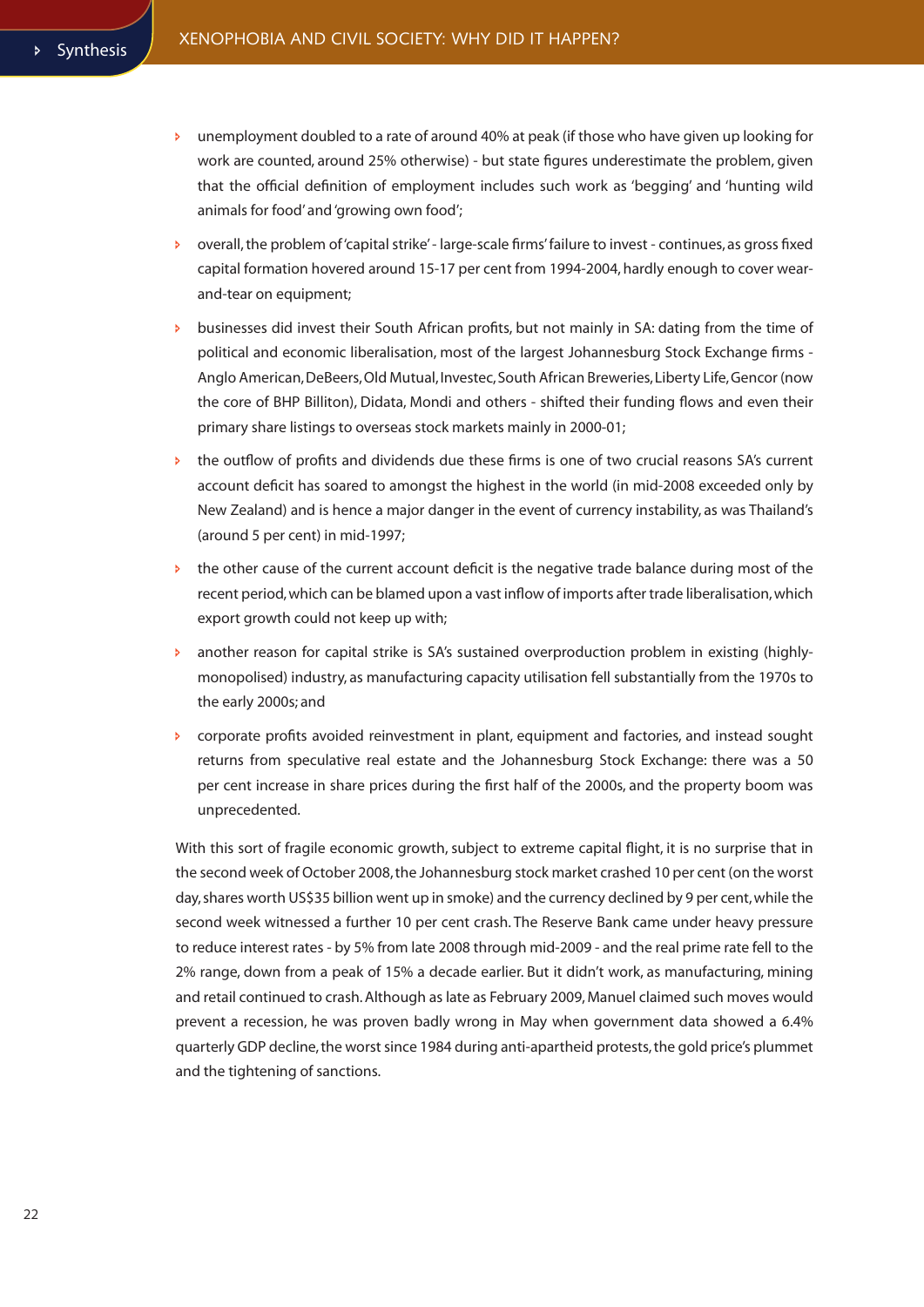

### *Crashes in manufacturing, mining, retail, 2007-09*

Evidence of the weakness of South Africa's economy is especially poignant in the sector that was the fastest growing during the false boom: construction. From 2003-2009, the main growth engines were construction and finance. The first quarter 2009 real sector crash was, indeed, mitigated by the construction industry, which grew 9.4% thanks to infrastructural investments of rather dubious medium-term merits: 2010 World Cup stadiums (hugely overbudget and not anticipated to cover operating costs after the soccer matches), an elite rapid train service for Johannesburg-Pretoria (probably costing R150 for the airport-Sandton trip), a the persistently failing (albeit generously subsidized) industrial complex at Coega, the world's fourth-largest coal-fired electricity generator (Medupi), mega-dams, and expansions to airports, ports, roads and pipelines. But these big projects aside, the number of building plans registered in 2008 was already 40% lower than in 2007.



*Construction/finance-led growth/jobs index – source: IMF*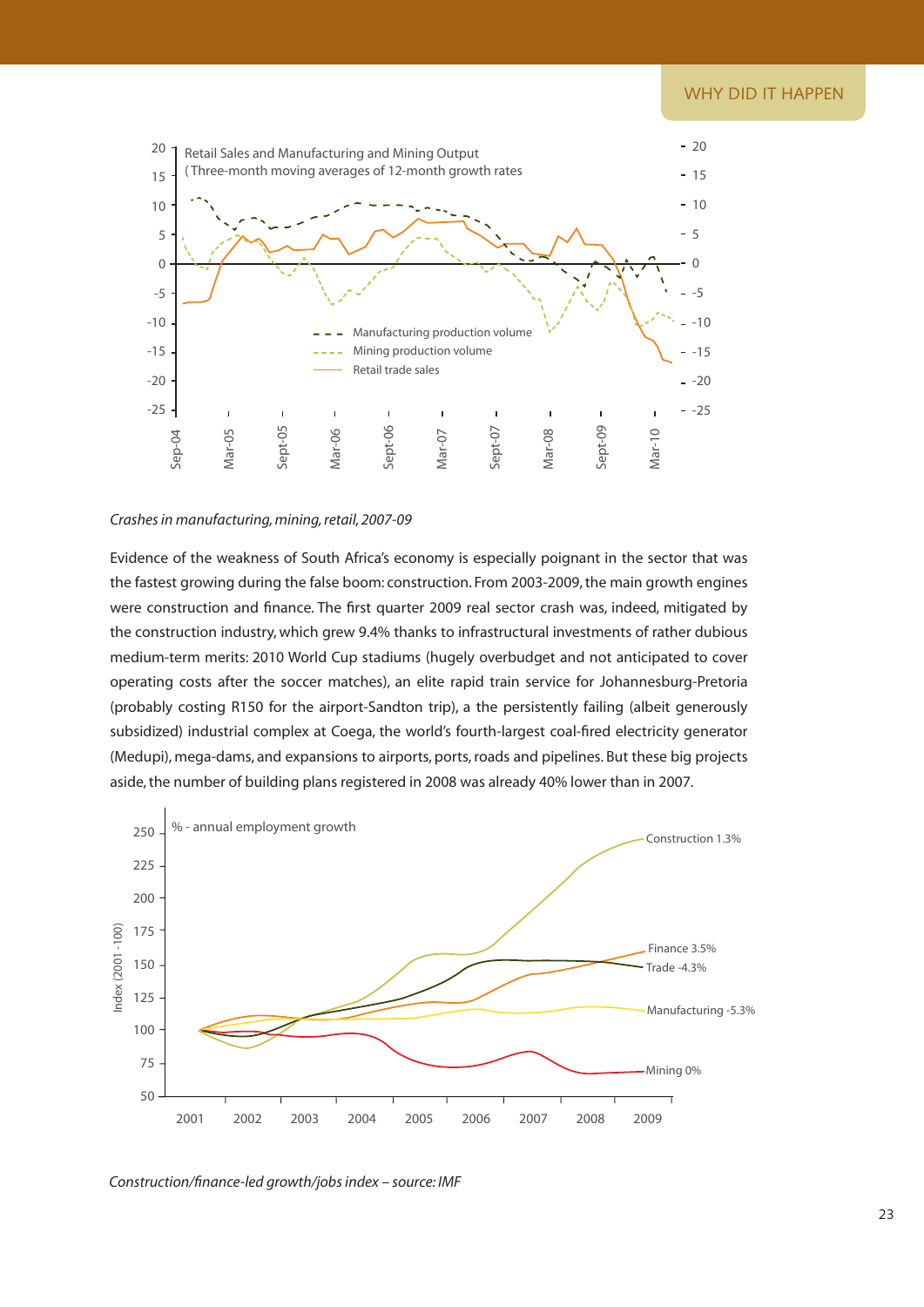These economic problems are deep, structural dilemmas, which had their roots not only in postapartheid liberalisation, but in long-standing vulnerabilities within the apartheid-era economy. Because of liberalisation of both trade (August 1994 onwards) and finance (from March 1995), the current account deficit is dangerously high compared to peer economies. Although overall corporate profits are up against worker wages since the low-point of the late 1980s, a decisive problem is that manufacturing profits have fallen dramatically since the early 1980s in relation to financial and speculative profits. South Africa's export advantages are in a few areas difficult to maintain, such as auto components, swimming pool filters, wines, coal and base metals. Low fixed investment rates persist, especially by private sector investors, in part because excess idle capacity in existing plant and equipment. That, in turn, helps explain the very low level of Foreign Direct Investment, contrasting with dangerously high inflows of liquid portfolio capital attracted by South Africa's high real interest rate. None of these processes are healthy, and alongside extremely high price inflation in electricity, petrol and food, will generate yet more social unrest.

Some of this, in turn, is misdirected into xenophobia. In a South African Press Association report, 'Our conditions will never change' (15 March 2010), a journalist recorded:

*The government came under heavy fire on Monday because of poor service delivery in the community of Refilwe, east of Pretoria. Angry residents said the government had been unresponsive and used the opportunity to voice their fury at a parliamentary public hearing. Heavy weather and thunder could barely be heard as one by one the residents filed their complaints. 'Until a step is taken to stop corruption in government nothing is going to stop,' Ivan Shabangu told the hearing by the parliamentary ad hoc committee on service delivery. He said he*  felt their conditions would never change. Stephen Phelani told the panel small *businesses were under threat because of Somalian nationals. 'In the end there will be violence. We will fight and we blame the municipality for that.' Phelani said he had lost business at his tuck shop because Somalians encroached on his turf and reduced their prices.*  $\boldsymbol{\mathsf{II}}$ 

## **transcending xenophobia through structural analysis?**

Although there are many issues that are important to address, the central problems we believe that can be tackled through public policy and civil society activities alike, are unemployment and the exclusion of the lower classes of society from access to adequate and secure living space. Whereas economic managers long ago introduced a dichotomy between living and working spaces through migrant labour schemes, this was an artificial division, one which xenophobic attacks traversed by allowing resentments born and kept alive in the workplace to be expressed in places of residence. Blame for xenophobic attacks thus generated should be placed squarely at the door of the economic and political leadership who, from the early 1990s, determined that post-apartheid arrangements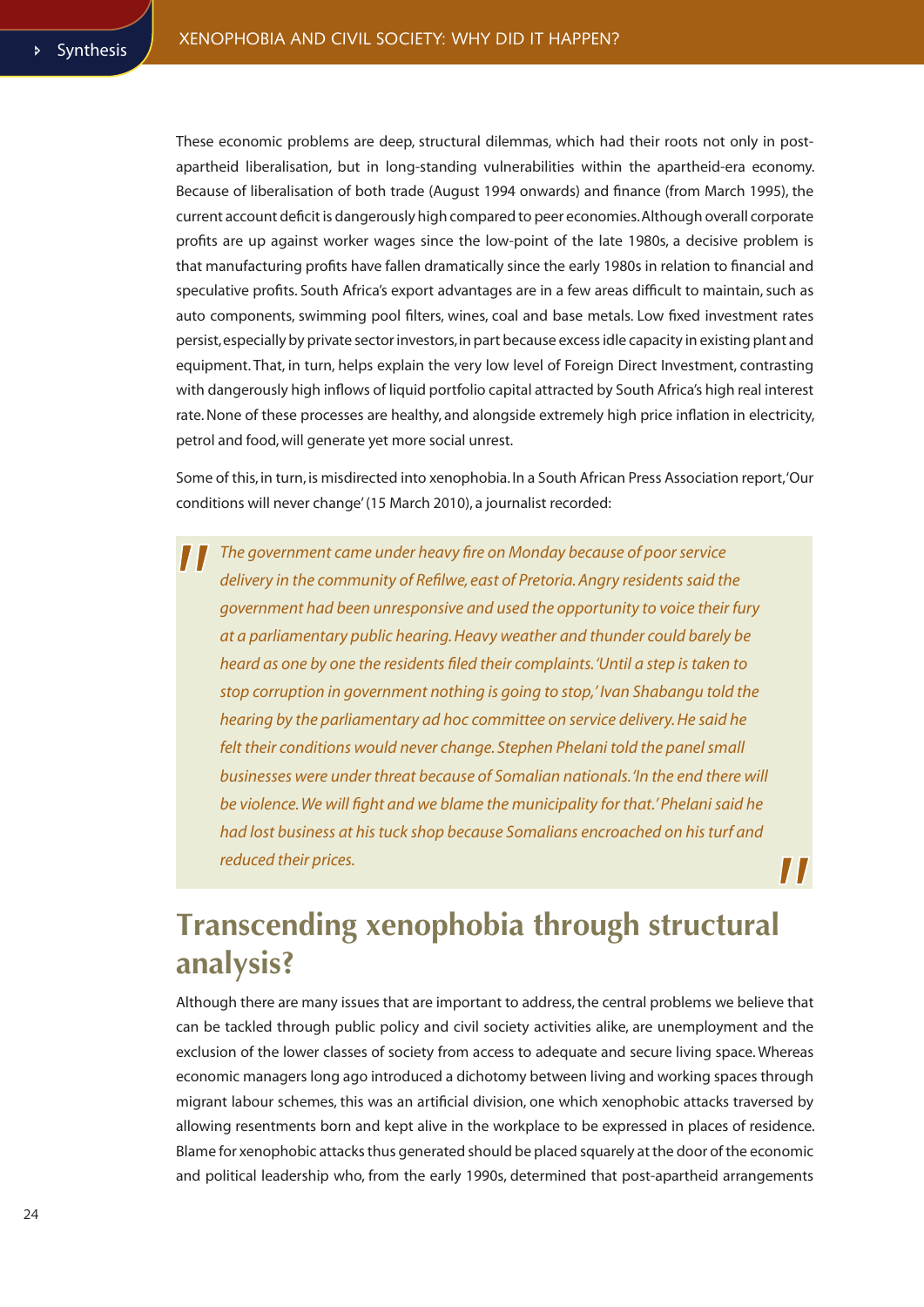would perpetuate and even exacerbate the social divisions associated with migrant labour. Moreover, by placing limits on what civil society can legitimately 'demand' (and in the process by excluding mass employment, housing for all, and an end to migrancy), the elites limited the ability of workingclass people to respond to the problems the declining economy visits upon them. Amongst the limits are the character of working-class leadership, the politics and organizational forms they can generate, their ideology and struggle strategies/tactics, and their alliances.

These are serious limitations, and nowhere were they more explicit than in Alexandra Township, where Luke Sinwell and Neo Podi describe how a politics of structural versus xenophobic narratives emerged in May 2008:

*The Alexandra Vukuzenzele Crisis Committee (AVCC), another group primarily of shacks dwellers, within Alexandra who have lived in atrocious conditions for years and are understandably desperate to escape to better living conditions. AVCC members typically live in shacks in overcrowded and rat-infested areas in the township. Many of them have lived in these conditions for years and are understandably desperate to escape to better living conditions. The AVCC also has 500 members who occupy the factory area called Ghanda Centre. These people live on the edge of survival and endure some of the worst living conditions in Alexandra. People's rooms are demarcated by corrugated iron sheets inside the factory and most cannot be locked. These makeshift constructions are especially dangerous when it rains because of the damage caused to the amateur electrical supplies. They leak when it rains thereby shorting the electricity, dampening people's clothes and blankets, and creating conditions which are ripe for the spread of illness. Furthermore, there are no bathroom facilities in the factory and water can only be obtained from a few taps around the building. There are no toilets in the factory, which forces residents to use facilities in houses across the road, which is particularly dangerous at night for women. Many of these rooms hardly fit a small bed and are used by single people as well as entire families to*  77 *eat, sleep, cook and bathe in.* 

While leaders of the AVCC tend to frame their demands in terms of corrupt government leaders, the AVCC organised a march, filmed by Danny Turkein, two weeks prior to the attacks which shows members of the AVCC vowing to evict Zimbabweans from the RDP houses in extension 7. According to Dlamini, many people 'thought that maybe we were involved in planning this whole xenophobic outbreak'. Dlamini explains, however, that while members of the AVCC had exhibited xenophobic attitudes, their leaders had merely hoped to expose the corruption of councilors who, they claim sell houses to both foreigners and South Africans. She reveals that intention of the march was to provide a platform to do research with councilors, ARP officials, metro-police and the residents of Alexandra: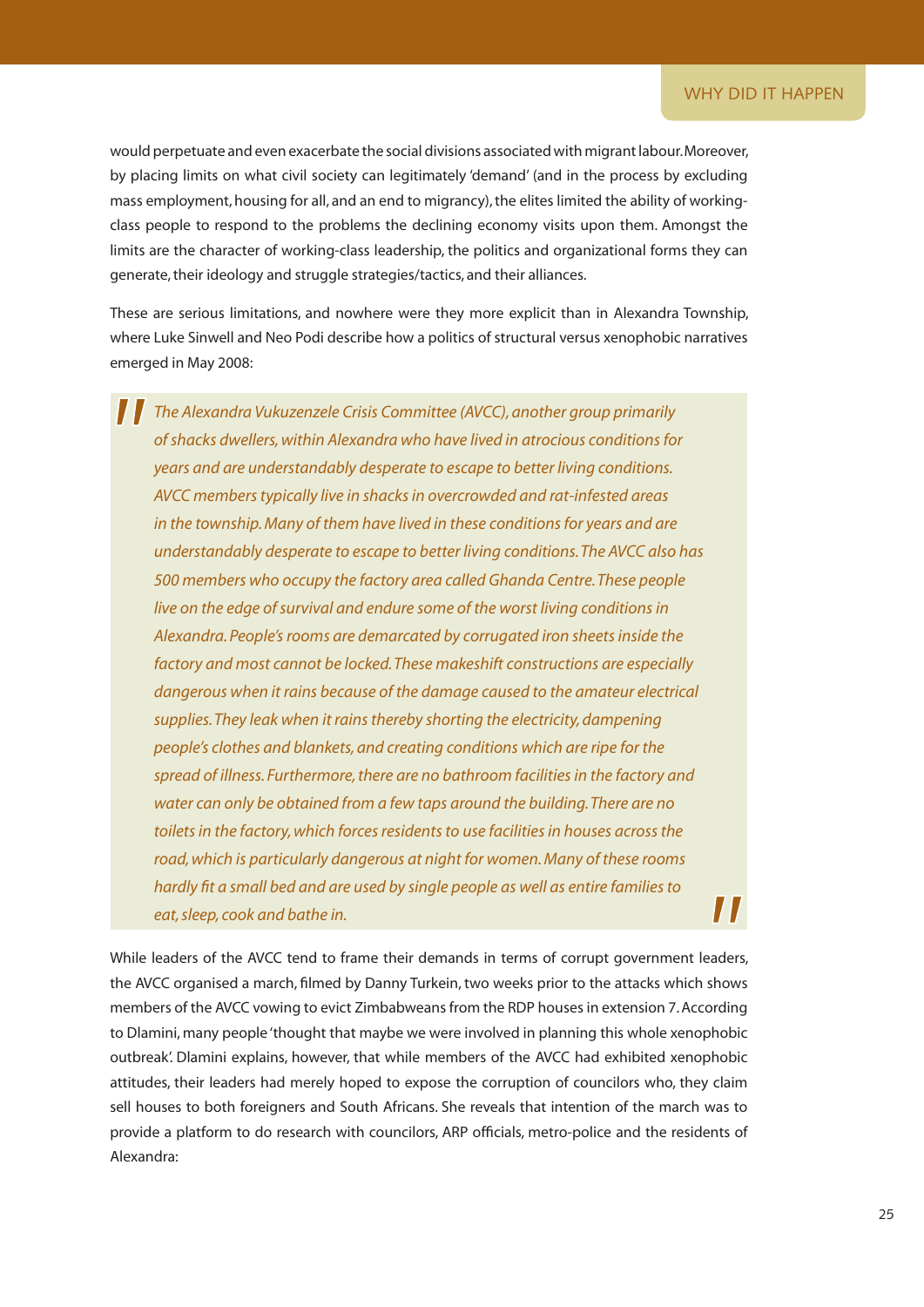*We wanted to do it door to door because some of our South Africans are involved in corruption and it is not only foreigners… that was the aim of doing our march and to show the world that we can do better than the councilors and the housing department because they are not doing their job. People have been staying in Alexandra for 20 years, 30 years and staying in a shack and that shows that nothing has changed in Alex.* 

After the outbreak, the APF became involved to get rid of these perceptions. The APF later intervened with a potentially more systemic way of dealing with the problem… While the base of the APF in Alexandra, in particular the AVCC, has blamed corrupt local officials and even 'kwerekwere' for their poor living conditions, the APF movement leadership outside of Alexandra, albeit momentarily, appeared to hold the possibility of redirecting people's anger away from 'kwerekwere' and towards the systemic enemy called capitalism. This highlights the sharp disjuncture between the base of the APF in Alexandra and its leadership outside of Alexandra which frames the demands of the poor in a very different manner. Partially responding to the AVCC's xenophobic sentiments which were publicly revealed in 'Hello, My Name is Alex', the APF leadership submitted a press statement which declared, 'don't blame the poor from other countries for the poverty and joblessness in South Africa – blame, and act against those who are responsible':

*It is a tragedy that such attacks are happening in poor working class communities, where the poor are fighting the poor. But there is a clear reason for this. Many in our communities are made to believe that unemployment is caused by foreigners who take hobs in the country – this is simply untrue. [this is] the result of the anti-poor, profit-seeking policies of the government and the behaviour of the capitalist class. Such massive and sustained unemployment is a structural problem of a capitalist system that cares little about the poor, wherever they are from/live (APF Press Statement 13 May 2008).*

The APF, with the Social Movements Indaba (SMI) organised an anti-xenophobia march on 24 May 2008. They handed over a memorandum to Premier Mbazima Shilowa and the Department of Housing and Home Affairs which called on the 'South African government to acknowledge its role in the crisis, and to assume responsibility for providing solutions to the problems that speak to the root causes of the problems… the neo-liberal economic policy'. While the xenophobic attacks could have provided a platform for the APF to work with the AVCC in Alexandra to embark on a radical programme, or at least articulate an alternative development plan to the government's ARP, the AVCC has not changed its development trajectory since the attacks and a disjuncture between APF leadership and its base in Alexandra still remains. Like other civic organisations in Alexandra, the AVCC is trapped within the ARP's programme for development and some of its members still articulate xenophobic attitudes. No organisation in Alexandra, even APF affiliates, have begun to address the question of how neoliberal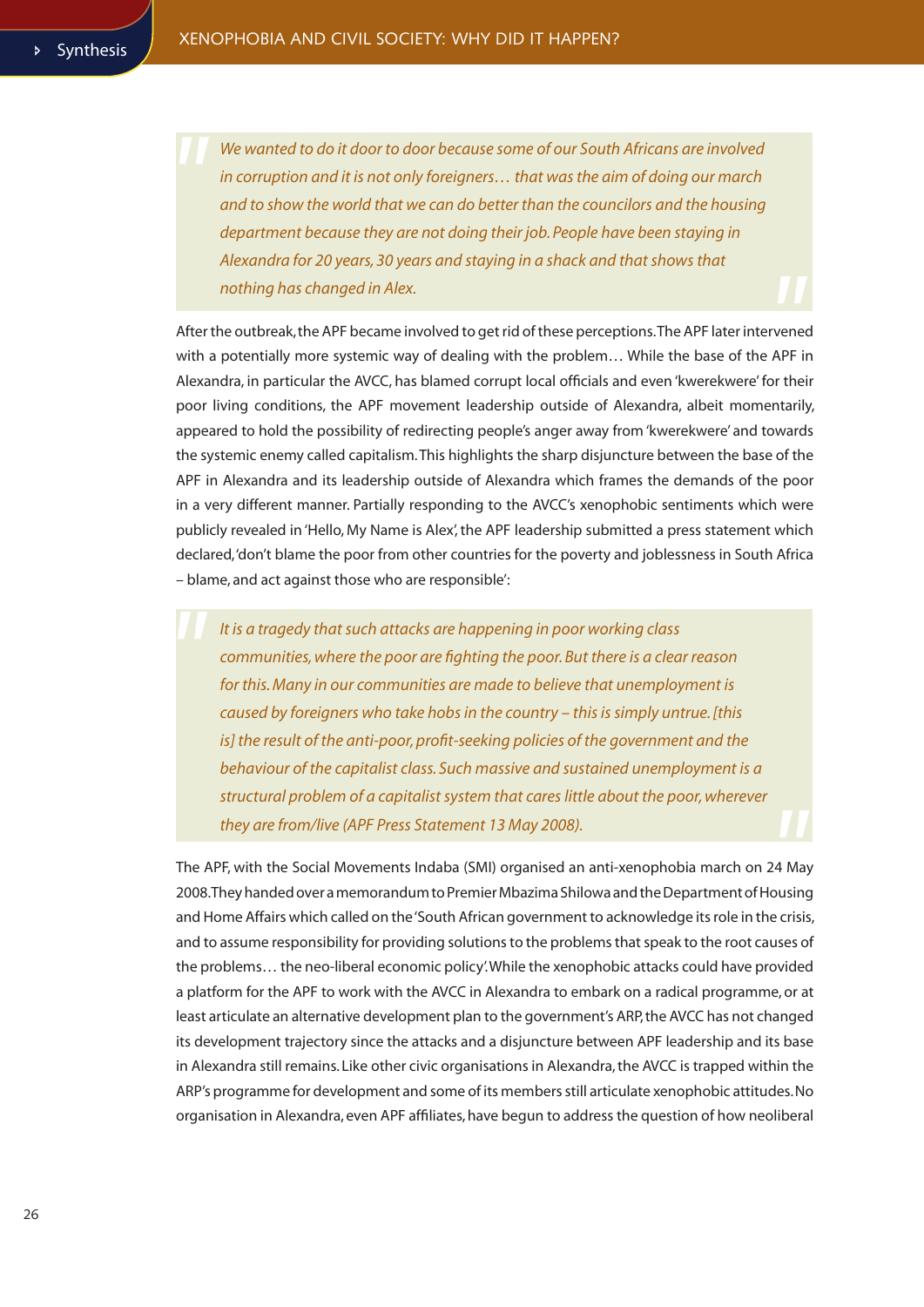policies restrict what is possible in places like Alexandra. They have not developed an alternative that is based on challenging the reality that Alexandra remains a sad slum, while its neighbor Sandton literally across the road remains one of the wealthiest suburbs in Africa.<sup>45</sup>

This is a depressing conclusion, if indeed the most explicitly socialist and internationalist of South Africa's new social movements cannot instil more progressive values at its base. Still, we are encouraged by several countervailing tendencies to xenophobia, including the all-encompassing need of poor and working people to unite. As Joshua Kirshner and Comfort Phokela report from one of South Africa's highest-profile sites of municipal grievances and social struggle during the late 2000s,

*Local leaders in Khutsong showed determination in not losing focus on the demarcation issue driving their struggle. They felt that xenophobic actions would undermine their cause, and they sought to influence local attitudes toward immigrants toward full acceptance. This did not involve advocating for special rights or services for immigrants, but rather pushing for overall better services and resources for local institutions through organizing to remain within the orbit of Gauteng. The goal was to uplift the entire community, including non-citizens residing in it, regardless of their legal status.*

*In May 2008, as the violence spread from the townships of Alexandra to Diepsloot and working class communities of the East Rand, residents of Khutsong witnessed the disquieting events on the TV news. While the crisis unfolded, the MDF leaders invited community members to the soccer stadium, as they had done so many times in 2005 through 2007. 'They told us not to be afraid because of what was happening in the townships outside Johannesburg, Alexandra. They said whatever was taking place in Alex would not happen here,' explained a Mozambican man who has lived in Khutsong for 9 years.*

*In this way, Mogale and other MDF leaders conveyed the notion that our sense of humanity and citizenship does not end at the national borders. The leaders explicitly avoided drawing a rigid distinction between insider and outsider in terms of nationality, or allowing this division shape grassroots protest. The presence of a massive civic movement under the aegis of the MDF has created a strong sense of unity and common cause in the township. In most cases, foreign immigrants have not been regarded as a threat to local interests. The MDF publicly condemned the violence against immigrants that was spreading through the country in May 2008. Such actions demonstrate the importance* 

Luke Sinwell and Neo Podi (2009), 'Towards Addressing the Root Causes of Social Tensions: Evaluating Civil Society and Local Government Responses to Xenophobic Violence in Alexandra', Report to Atlantic Philanthropies, December.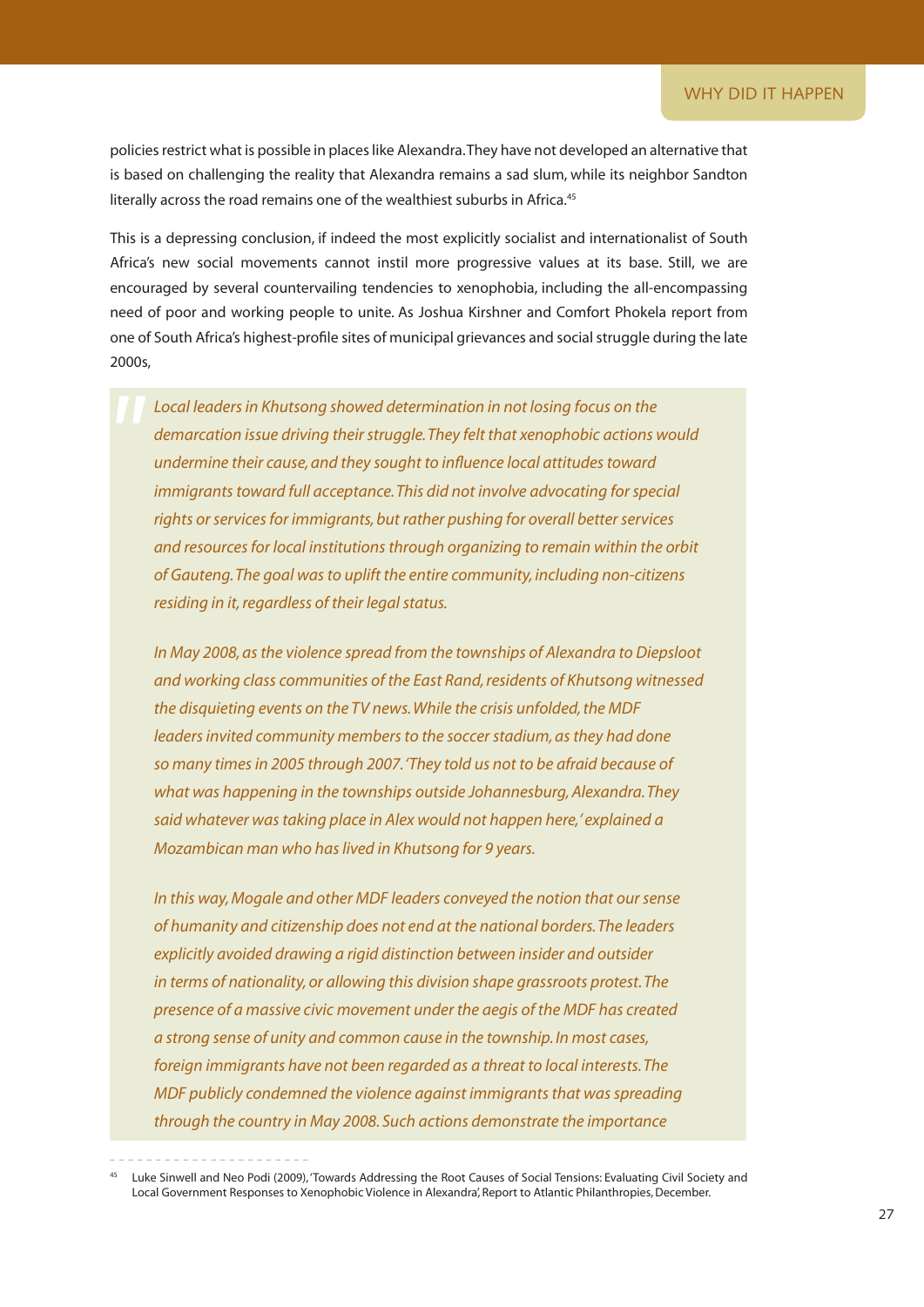*of a focused and honest leadership. Several newer migrants chose to move to Khutsong following the xenophobic attacks because they perceived it as relatively safe.<sup>46</sup>*

We are also encouraged, in this analysis, by the fact that so many activists against xenophobia share it. As Trevor Ngwane and Nonhlahla Vilikazi found in their research into the main Johannesburg social movement activist networks.<sup>47</sup>

*In general, the people who are xenophobic in attitude tended to emphasise the socioeconomic competition between immigrants and locals as the reason that they are against 'these people'. Some also emphasized how different immigrants were from 'us'. On the other hand, the people opposed to xenophobia tended to have fairly elaborate theories that traversed history and politics to argue why immigrants should be treated well. They tended to emphasise the similarity of immigrants to locals referring to their common ancestry and destiny, the fact that they are all black and African….*

*Respondents who were activists, that is, active participants and leaders in social movement organizations, tended to see the causes of xenophobia as largely the same or having the same source as for the problems they dealt with in their daily struggles. They pointed to the system of capitalism, the divide and rule tactics of the oppressor, the legacy of apartheid and the preeminence of the interests of the rich over the poor as fundamentally behind the xenophobia. The activists saw the campaign against xenophobia as part of 'the struggle'.48 Social movement activists locate the xenophobia problem in history and within the political economy of the country, the continent and the world... Many respondents emphasized that xenophobia is not a new thing. They trace it back to colonialism's divide and rule tactics and to apartheid ideology which sought to instill hatred between black people…* 

*There are structural factors that provide the material framework for xenophobia. The continuation of exploitation and oppression in South Africa, the frustration that arises from that, the lack of avenues to change or improve the situation, these are some of the reasons provided by key informants in the research. The analysis goes beyond one country into a critique of economic and power imbalances in the world.* 

Interviews with SECC, TCC and CAX leaders.

Joshua Kirshner and Comfort Phokela (2009), 'Khutsong and the xenophobic violence,' Report to Atlantic Philanthropies, December.

<sup>47</sup> Trevor Ngwane and Nonhlanhla Vilikazi (2009), 'Social movement responses to xenophobia', Report to Atlantic Philanthropies, December.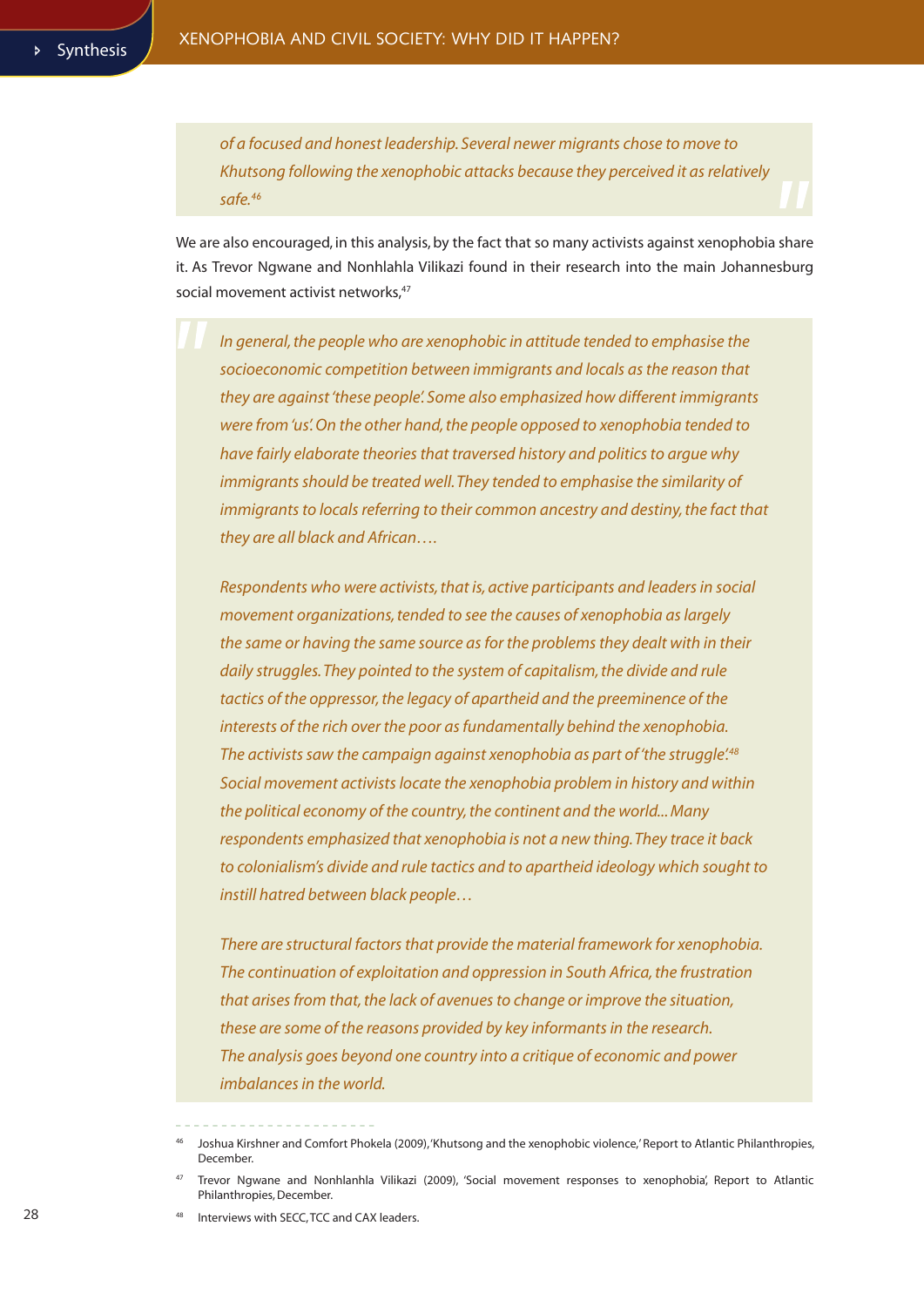*At the same time the local seems to be also important. For example, in Thembelihle local traders were attacked because they were immigrants. This suggested, on the one hand, criminal intent as their goods were stolen, but the hate speech was linked to these traders undercutting South African born traders in business… Sometimes immigrants are accused of not taking part in community meetings and in workplace struggles.49 This is related to their sojourner status in the areas that they live and their precarious position at the workplace because they do not have official documents. One respondent was concerned that even when male immigrants marry local women sometimes their children show them no respect because of what they hear in the street about their fathers being 'foreigners'.50*

Immigrants seem to end up being the losers in the game in that they suffer injustice and are then blamed for this, for example, at work they are forced by the bosses to accept little pay but fellow workers turn around and blame them for accepting less money.<sup>51</sup> The advantage to the ruling class especially big business of a divided working class was emphasized mostly by some respondents:

*We say no to capitalist divisions. We say no to the capitalist cancer that is xenophobia. We want to unite with all our African brothers and sisters and other working class peoples of the world. We say the way forward is sharing, compassion and solidarity.52*

Respondent, Thembelihle.

<sup>50</sup> Bhayzer, Thembelihle leader.

<sup>51</sup> Mapfumo, Thembelihle, immigrant.

Soweto Electricity Crisis Committee (2008), 'March against Xenophobia, press statement', 26 May.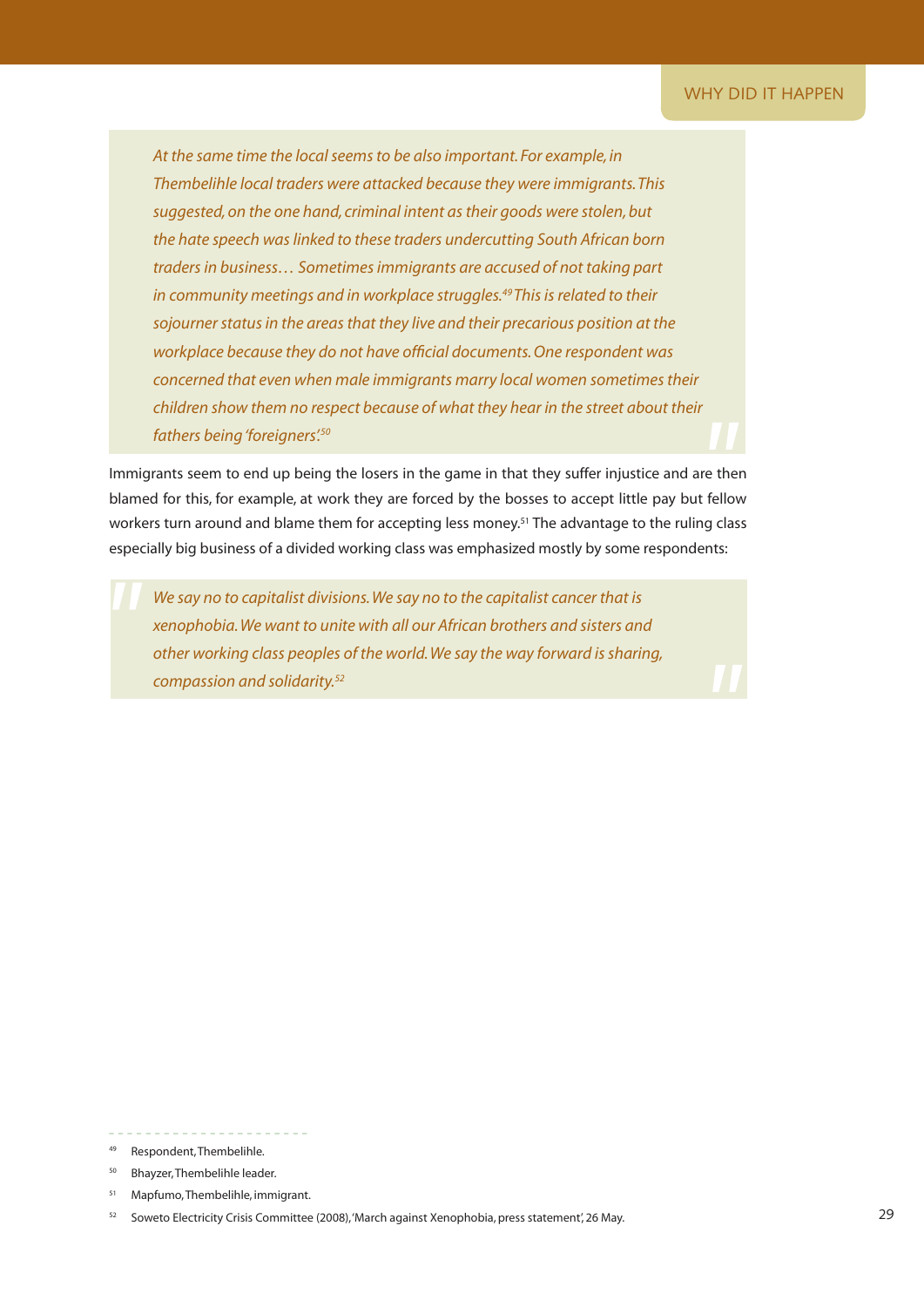### **Recommendations**

It is to the long-term problems of a durable, structural nature that our recommendations can be best addressed. Without a long-term solution, the lack of coordination and leadership exhibited in South African civil society will continue. Hence this report recommends,

- **1.** A unifying local/ national/regional approach to rising (and durably high) unemployment, based upon a 'right to work' and sufficient public work resources, directed to projects needed by poor people and the communities;
- **2.** A dramatic shift of state investment resources into housing/services, for both capital/ infrastructure and ongoing operating/maintenance subsidies;
- **3.** A rising level of disposable income for low-income people e.g. through a Basic Income Grant - to accommodate the intensified desperation in the informal sector;
- **4.** A commitment to dramatic increases in publicly-subsidised employment and to channelling investment resources into low-income areas, so as to mitigate the economic desperation that so often generates crime;
- **5.** Changes to South African state regulations that liberalise border restrictions (e.g. the Zimbabwean temporary work visa), and a very strong stance against such corruption, plus a dramatic increase in staff to accommodate the Department's rising clientele base;
- **6.** A much greater South African state commitment to promotion of cultural diversity and the 'melting pot' of regional citizenries within South Africa;
- **7.** A shift of South African foreign policy driven by regional solidaristic initiatives in civil society - away from strategies which exacerbated political-economic and geopolitical tensions in Southern and Central Africa

### Strategies to fight against xenophobia need to traverse and cover many areas of social, political and economic life.

There is a need to address certain structural problems that provide fertile ground for the growth of xenophobic attitudes. There is also a need to address the 'subjective factor', that is, to affirm those ideologies, politics and actions that encourage the subaltern classes to search and find solutions that don't include xenophobia.

Secondly, the strategies to fight xenophobia should address destitute locations' genuine needs. The most pressing needs consist of providing decent housing, water and electricity; sustainable job opportunities; skill empowerment in self-employment, inclusive community policing forum to fight crime, and training in whistleblower techniques in order to fight corruption, and joint social cultural events to bridge the gap between South African poor and destitute migrants.

Thirdly, power without accountability leads to abuse and often the most vulnerable suffer the most, in this instance, African immigrants who end up paying exorbitant rents on pain of being kicked out of their shacks and possibly even out of the country. But South African 'borners' suffer the same fate to some extent. There is a need for the authorities to intervene in this business of renting out shacks,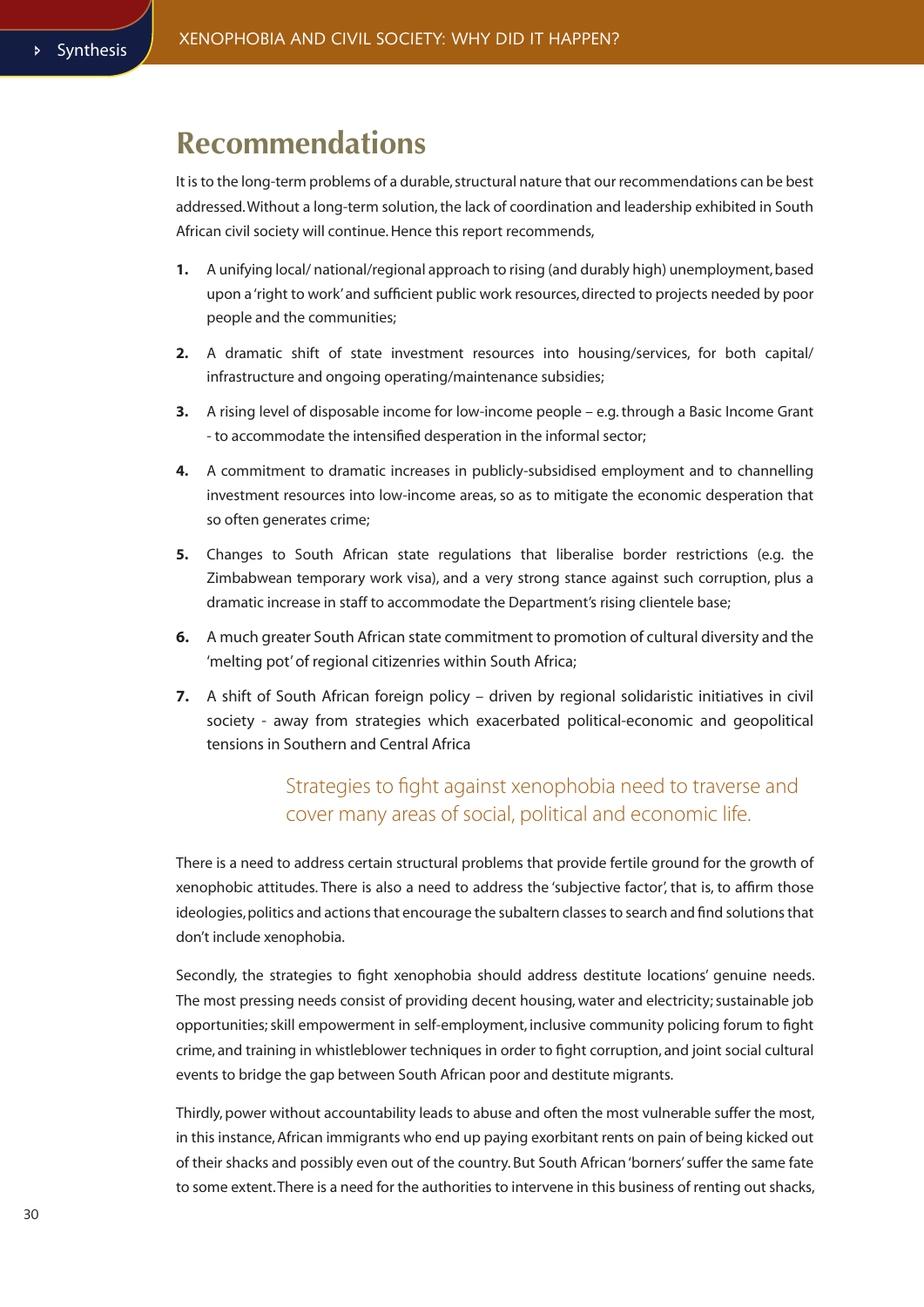### WHY DID IT HAPPEN

there is also a need for the community to unite as 'non-borners' and 'borners' to fight this evil and assert the rights of tenants and the right of all to decent housing. As matters stand the landlords are getting their way partly because of playing up divisions between these two groups. A related issue is have a good political leadership which will unite the poor communities across the city because united they will stand but divided they are falling. A principle needs to be found that will provide a basis for unity and this platform could be the equal participation of all irrespective of gender, race and country of origin.

Fourth, it is ordinary working class people who pay the price for the ill-treatment of and discrimination against immigrants. They pay through being kept divided as a working class thus leaving the business class in a stronger position. South African born workers know this when they accuse immigrants of undercutting wages. They should know that the fault is less that of the immigrants, who are victims, than of the bosses who benefit from this perverse arrangement. Hence, the work of getting rid of xenophobia requires raising the awareness of ordinary people about the negative consequences of xenophobia. Political education and leadership are crucial in carrying out this work of raising awareness, of developing a 'working class consciousness.

Durable socio-economic and 'local geopolitical' problems remain as challenges for more visionary civil society strategists. Ironically, there are hints of visionary breakthrough in several relationships established by regional (Southern African) organisations, including the celebrated solidarity expressed during the April 2008 Durban dockworker refusal to unload three million bullets and weaponry destined for Robert Mugabe in Zimbabwe. There is hope for post-xenophobic civil society, but only if we work through the processes that have taken us from here to here.

In this context, we believe the *structural* problems that have adversely affected low-income people – thus contributing to long-term xenophobic attitudinal norms – can be summarised as follows, with suggested recommendations for mitigation: